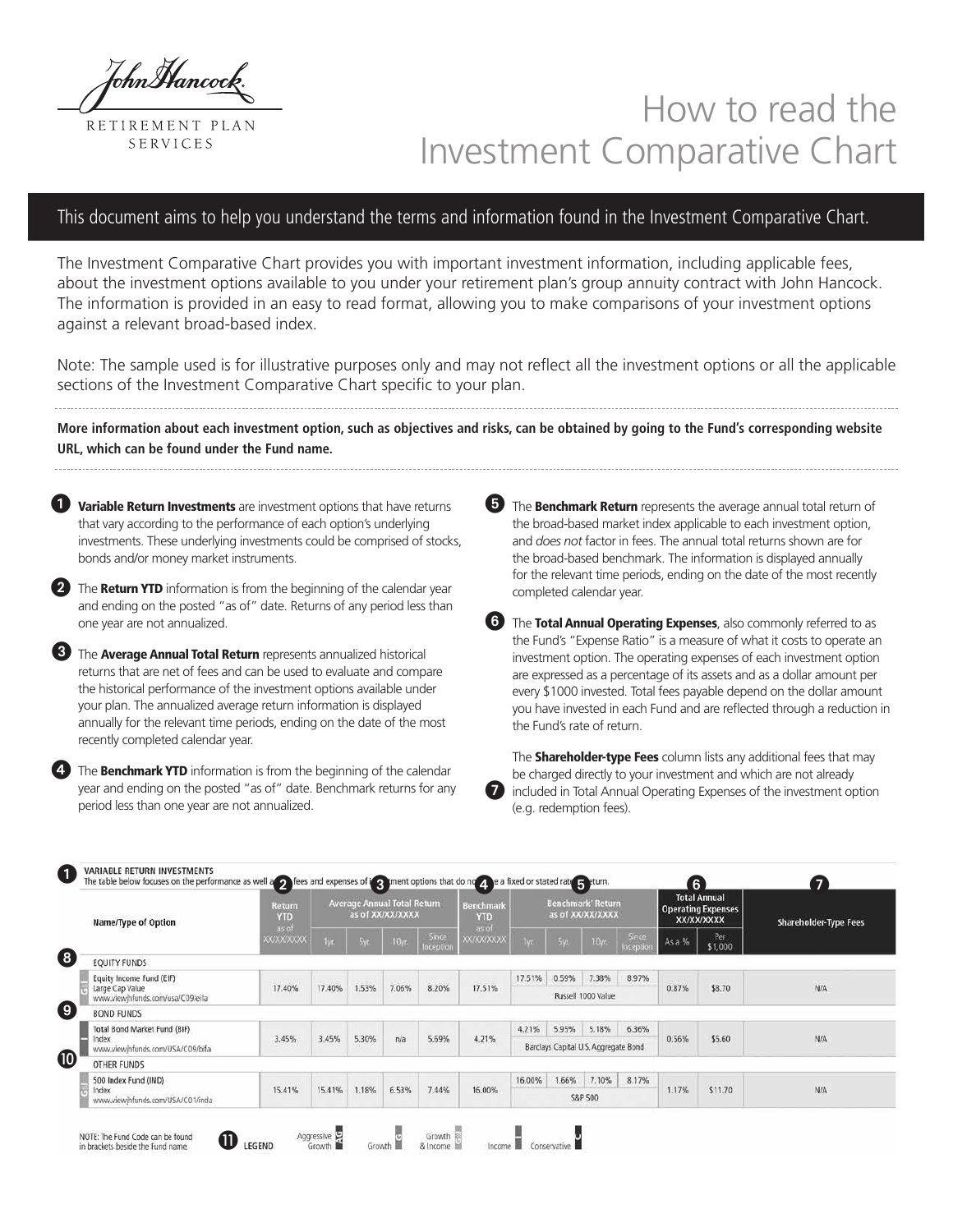Equity Funds – the underlying funds of these investment options invest 8in equities, more commonly known as stocks. Equity Funds are often categorized by market capitalization (e.g. small-cap, mid-cap, largecap), investment style (e.g. growth, value, blend) and geographical concentration that may include a focus on international, global or country/region specific investments.

 $\bullet$  Bond Funds – the underlying funds of these investment options invest  $\bullet$ primarily in bonds and other debt instruments. The exact type of debt the underlying fund invests in will depend on its focus, but investments may include government, corporate, municipal and convertible bonds, along with other debt securities.

| × | ۰. |
|---|----|
|---|----|

ther Funds include investment options that are not exclusively categorized under the Equity or Bond Fund sections of the Investment Comparative Chart; they include investment options that span both types, such as balanced funds or asset allocation portfolios. This section also includes investment options that belong to specific categories, such as sector and index funds.

| <b>Legend</b> – provides color coded information about the general level |
|--------------------------------------------------------------------------|
| of risk that may be associated with each investment option, or           |
| indicates product type.                                                  |

#### **FIXED RETURN INVESTMENTS**

The table below focuses on the performance as well as the fees and expenses of investment options that have a fixed or stated return. The table also shows the annual 'new money' rate for each Guaranteed Interest Account, t term or length of the option, and other information relevant to performance.

|   | Name/Type of Option                                                                                   | Term<br>Return<br>Other |                                                                                                                                                                                                                                                                                                                                                                                                                                                                                                                                                                                                                                                                             |                                                                                                                                                                                                                                | As $a\%$                                                                                                                                                                                                                                                                                                                            | <b>Total Annual</b><br><b>Operating Expenses</b><br>Per \$1000                                                                                                                                                                                                                                                                                                                                                                                                                                                     | Shareholder-Type Fees                                                                                                                                                                               |
|---|-------------------------------------------------------------------------------------------------------|-------------------------|-----------------------------------------------------------------------------------------------------------------------------------------------------------------------------------------------------------------------------------------------------------------------------------------------------------------------------------------------------------------------------------------------------------------------------------------------------------------------------------------------------------------------------------------------------------------------------------------------------------------------------------------------------------------------------|--------------------------------------------------------------------------------------------------------------------------------------------------------------------------------------------------------------------------------|-------------------------------------------------------------------------------------------------------------------------------------------------------------------------------------------------------------------------------------------------------------------------------------------------------------------------------------|--------------------------------------------------------------------------------------------------------------------------------------------------------------------------------------------------------------------------------------------------------------------------------------------------------------------------------------------------------------------------------------------------------------------------------------------------------------------------------------------------------------------|-----------------------------------------------------------------------------------------------------------------------------------------------------------------------------------------------------|
|   | 3-Year Guaranteed (3yc)<br>Three Year Guaranteed Interest Account<br>www.viewjhfunds.com/USA/C01/giaa | 0.10%                   | 3-year                                                                                                                                                                                                                                                                                                                                                                                                                                                                                                                                                                                                                                                                      | "Return" shown represents the annual interest rates that are established<br>on the first day of the month indicated. That interest rate is applied to<br>all contributions made to the account in that month. John Hancock may | <b>N/A</b>                                                                                                                                                                                                                                                                                                                          | <b>N/A</b>                                                                                                                                                                                                                                                                                                                                                                                                                                                                                                         | Transfers between a Guaranteed Interest Account and other<br>investment options (except for transfers between Guaranteed<br>Interest Accounts) may be permitted (at book value) under               |
|   | 5-Year Guaranteed (5yc)<br>Five Year Guaranteed Interest Account<br>www.viewjhfunds.com/USA/C01/giaa  | 0.23%                   | 5-year                                                                                                                                                                                                                                                                                                                                                                                                                                                                                                                                                                                                                                                                      | adjust the rate of return prospectively, as each month, a new rate is<br>declared and applied to contributions made that month. You may call<br>1-800-395-1113 to obtain the most recent rate.                                 | N/A                                                                                                                                                                                                                                                                                                                                 | <b>N/A</b>                                                                                                                                                                                                                                                                                                                                                                                                                                                                                                         | the terms of your plan's contract with John Hancock. Some<br>conditions apply, including limitations as to permitted transfer<br>dates, noted on your quarterly statement, if applicable. Transfers |
| υ | 10-Year Guaranteed (10yc)<br>Ten Year Guaranteed Interest Account<br>www.viewihfunds.com/USA/C01/giaa | 0.40%<br>10-year        | At the end of each reporting year, a "composite interest rate" is<br>determined. The composite interest rate is a dollar-weighted average<br>rate of all contributions to that Guaranteed Interest Account during<br>that reporting year. A separate composite interest rate is calculated<br>for each GIA term and each reporting year, if applicable. For example,<br>separate composite interest rates would be calculated for deposits made<br>to the 3-year and 10-year GIAs. Further, separate composite interest<br>rates would be calculated for the 3-year GIAs from one reporting year<br>to another. The GIA balance will continue to earn that reporting year's | N/A                                                                                                                                                                                                                            | N/A                                                                                                                                                                                                                                                                                                                                 | that are initiated on dates other than those specified in the<br>contract may be subject to a market value adjustment. Similarly,<br>(variable text) withdrawals taken from Guaranteed Interest<br>Accounts prior to the end of the quarantee period, may be<br>subject to a market value adjustment. Book value transfers are<br>subject to an annual 20% book value transfer limit for each<br>Guaranteed Account balance. Transfers in excess of this limit are<br>made at the lesser of book and market value. |                                                                                                                                                                                                     |
|   |                                                                                                       |                         |                                                                                                                                                                                                                                                                                                                                                                                                                                                                                                                                                                                                                                                                             |                                                                                                                                                                                                                                | composite interest rate until the end of the quaranteed term. Participants<br>with assets in a Guaranteed Interest Account can obtain more<br>information on the composite interest rate that applies to their account<br>by calling Participant Services at 1-800-395-1113 or viewing their most<br>current Participant Statement. |                                                                                                                                                                                                                                                                                                                                                                                                                                                                                                                    |                                                                                                                                                                                                     |

Fixed Return Investments are investment options that provide a fixed or stated rate of return for a stated duration.

Guaranteed interest account (GIA) is a type of fixed return investment that accumulates interest for the duration of the specified term.

**Term** refers to the number of years until the GIA matures.

John Hancock

This document is provided by John Hancock for informational purposes only. It is not intended to be, nor should it be construed as or be relied upon as tax, legal, financial or investment advice. Neither John Hancock nor any of its affiliates, representatives, employees, or agents provides tax, financial, investment or legal advice.

Both John Hancock Life Insurance Company (U.S.A.) and John Hancock Life Insurance Company of New York do business under certain instances using the John Hancock name. Group annuity contracts and recordkeeping agreements are issued by: John Hancock Life Insurance Company (U.S.A.), Boston, MA 02210 (not licensed in New York) and John Hancock Life Insurance Company of New York, Valhalla, NY 10595. Product features and availability may differ by state. The Investment Management Services Division of John Hancock provides investment information relating to the group annuity contract. Plan administrative services may be provided by John Hancock Retirement Plan Services LLC or a plan consultant selected by the Plan.

NOT FDIC INSURED | MAY LOSE VALUE | NOT BANK GUARANTEED | NOT INSURED BY ANY GOVERNMENT AGENCY

© 2014 All rights reserved.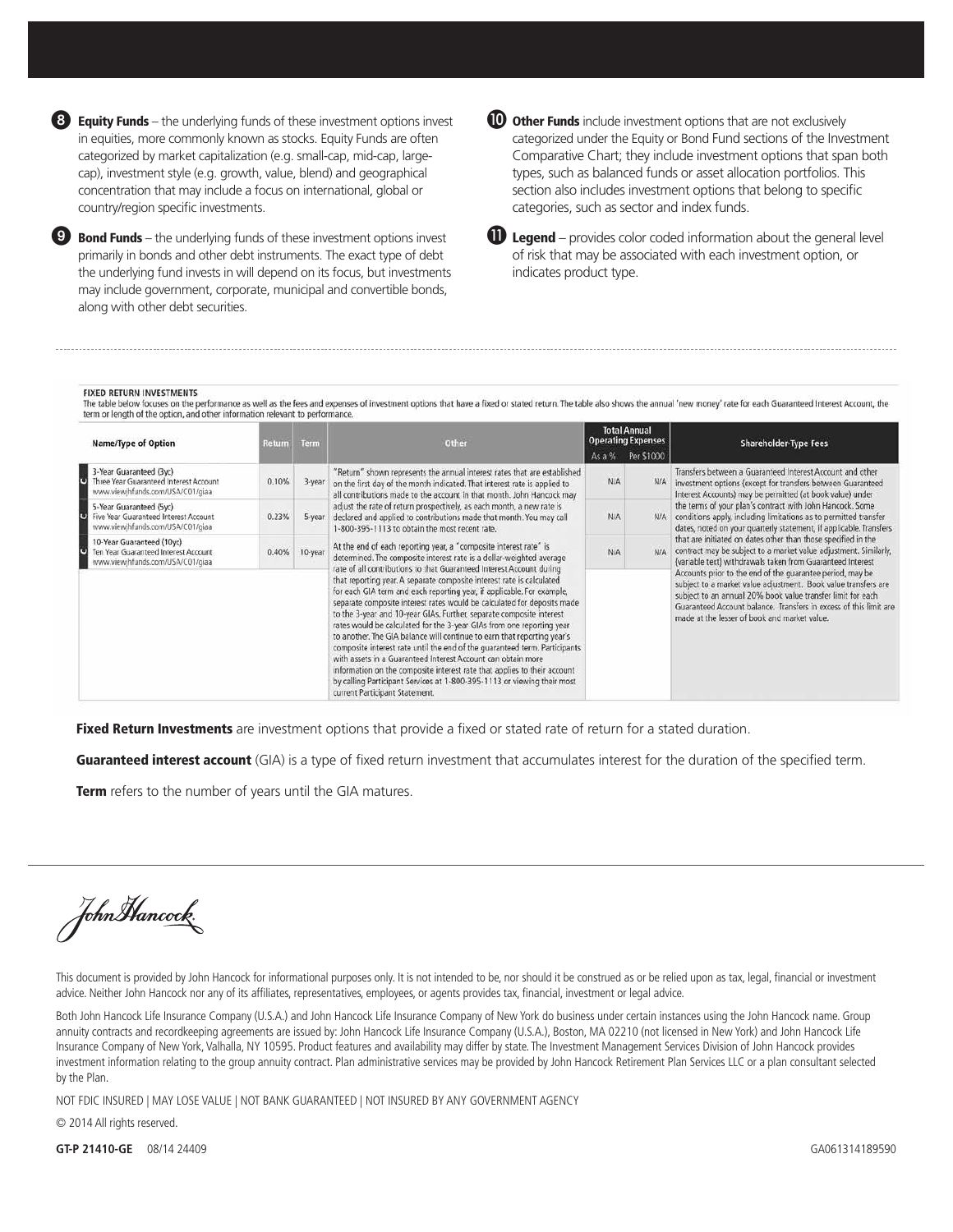JohnHancock.

RETIREMENT PLAN **SERVICES** 

# Investment Comparative Chart THE TRUSTEES OF AJAX TURNER CO., INC. 401(K) PROFIT SHARING PLAN

This document includes important information to help you compare the investment options available under your retirement plan. If you would like to receive additional investment-related information about any of the investment options listed below - including performance data and the option's principal risks - go to the Fund's corresponding website address (shown in the table) or to www.jhpensions.com. To obtain more information, or to receive a paper copy (at no cost) of the information available on the websites, contact ERIC GIBBONS at (615) 280-3907 and 4010 Centrepointe Way, La Vergne, TN, 37086

## **DOCUMENT OVERVIEW**

This document is comprised of two sections; Performance Information and Fee and Expense Information.

## **Performance Information**

This section outlines your retirement plan investment options, how they have performed over time and allows you to compare with an appropriate benchmark for the same time period. Benchmark returns are shown for comparative purposes only. Benchmark returns represent the performance of market indices, which cannot be invested in directly, and their returns are calculated without taking into account any investment fees and/or expenses. Hypothetical Returns are shown in bold.

The data presented represents past performance and does not guarantee future performance. Current performance may be lower or higher than the performance quoted. An investment in a sub-account will fluctuate in value to reflect the value of the sub-account's underlying securities and, when redeemed, may be worth more or less than original cost. Performance does not reflect any applicable contract-level or certain participant-level charges, or any redemption fees imposed by an underlying mutual fund company. These charges, if included, would otherwise reduce the total return for a participant's account. Participants can call 1-800-395-1113 or visit www.jhpensions.com for more information.

## **Fee and Expense Information**

This section shows fee and expense information for the investment options available under your contract. Total Annual Operating Expenses and Shareholder-type Fees (if applicable) are outlined as they relate to each investment option. Total Annual Operating Expenses are expenses that reduce the rate of return of the investment option. It is important to understand that the investment rate of return, as set out in the Performance Information section, is calculated net of the Total Annual Operating Expenses of the investment option. However, such returns do not take into account any applicable Shareholder-type fees, which are in addition to the Total Annual Operating Expenses of the investment option.

The cumulative effect of fees and expenses can substantially reduce the growth of your retirement savings. Visit the Department of Labor's website for an example showing the long-term effect of fees and expenses at www.dol.gov/ebsa/publications/401k employee.html. Fees and expenses are only one of many factors to consider when you decide to invest in an option. You may also want to think about whether an investment in a particular option, along with your other investments, will help you achieve your financial goals.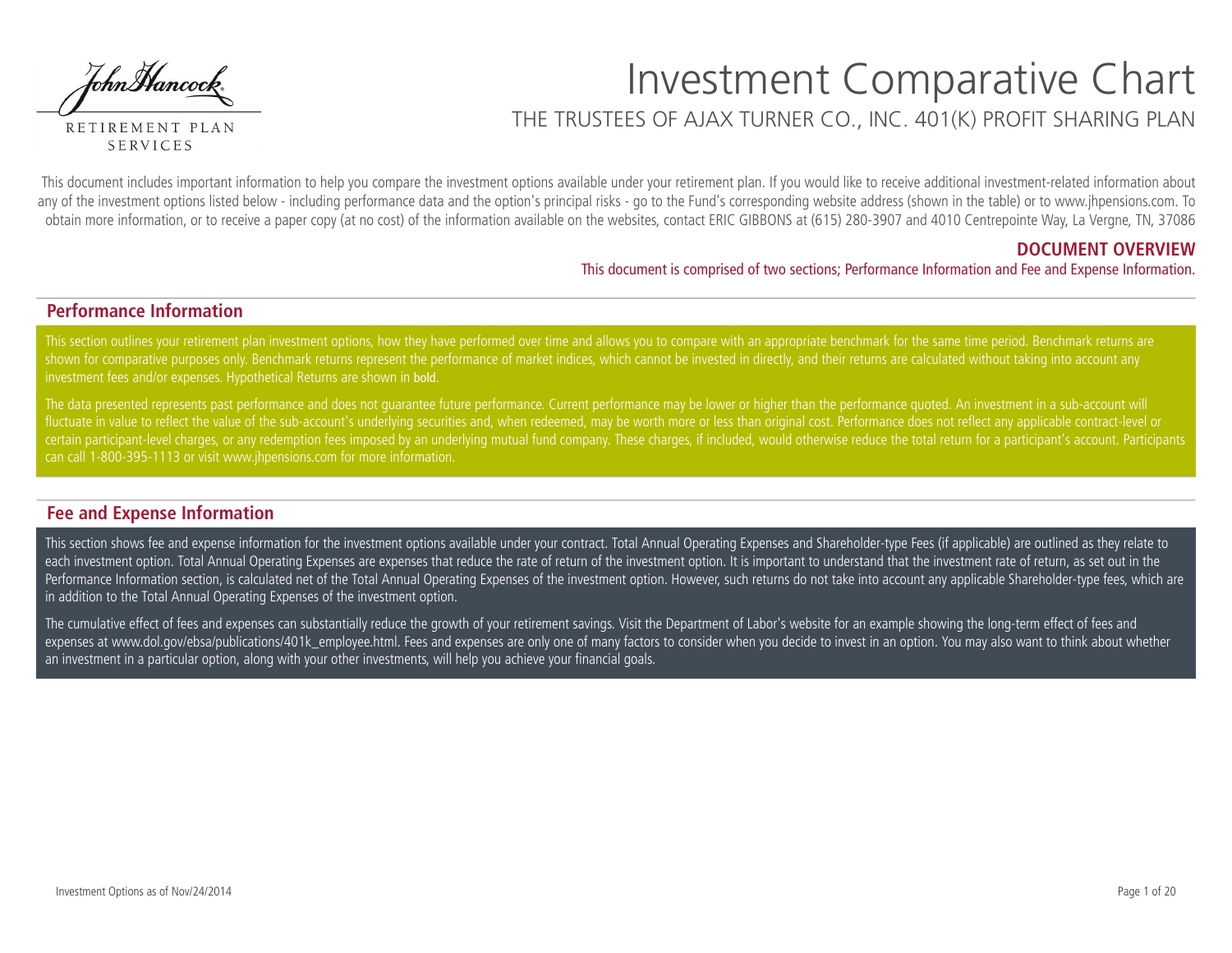### **VARIABLE RETURN INVESTMENTS\***

The table below focuses on the performance of investment options that do not have a fixed or stated rate of return.

| Name/Type of Option                                                                               | <b>Return</b><br><b>YTD</b><br>as of |        |               | <b>Average Annual Total Return</b><br>as of 12/31/2013 |                           | <b>Benchmark<sup>†</sup> Return</b><br><b>Benchmark</b><br><b>YTD</b><br>as of 12/31/2013<br>as of<br><b>Since</b> |        |                                                      |                          | <b>Total Annual</b><br><b>Operating Expenses</b><br>as of 10/31/2014 | <b>Shareholder-Type Fees</b> |                |     |
|---------------------------------------------------------------------------------------------------|--------------------------------------|--------|---------------|--------------------------------------------------------|---------------------------|--------------------------------------------------------------------------------------------------------------------|--------|------------------------------------------------------|--------------------------|----------------------------------------------------------------------|------------------------------|----------------|-----|
|                                                                                                   | 10/31/2014                           | 1 yr.  | 5 yr.         | 10 yr.                                                 | <b>Since</b><br>Inception | 10/31/2014                                                                                                         | 1 yr.  | 5 yr.                                                | 10 yr.                   | Inceptior                                                            | As a %                       | Per<br>\$1,000 |     |
| <b>EQUITY FUNDS</b>                                                                               |                                      |        |               |                                                        |                           |                                                                                                                    |        |                                                      |                          |                                                                      |                              |                |     |
| Legg Mason ClearBridge Aggressive Growth Fund                                                     |                                      |        |               |                                                        |                           |                                                                                                                    | 34.23% | 20.55%                                               | 7.95%                    | 7.32%                                                                |                              |                |     |
| $(STW)^{8,19,74,81}$<br>Large Cap Growth<br>www.viewjhfunds.com/USA/C01/stwa                      | 13.28%                               |        | 44.53% 23.35% | 8.41%                                                  | 11.10%                    | 10.01%                                                                                                             |        | Russell 3000 Growth TR                               |                          |                                                                      | 1.37%                        | \$13.70        | N/A |
| Fidelity Advisor Leveraged Company Stock Fund<br>$(FLC)^{3,120}$                                  | 4.29%                                | 36.20% |               | 25.38% 11.03%                                          | 14.35%                    | 10.99%                                                                                                             | 32.38% | 17.93%                                               | 7.40%                    | 4.49%                                                                | 1.17%                        | \$11.70        | N/A |
| Mid Cap Blend<br>www.viewjhfunds.com/USA/C01/flca                                                 |                                      |        |               |                                                        |                           |                                                                                                                    |        | <b>S&amp;P 500 TR</b>                                |                          |                                                                      |                              |                |     |
| Mid Cap Stock Fund (MCS) <sup>13,23,41,47,73,90</sup>                                             |                                      |        |               |                                                        |                           |                                                                                                                    |        | 35.74% 23.37%<br>9.77%<br>6.67%                      |                          |                                                                      |                              |                |     |
| Mid Cap Growth<br>www.viewjhfunds.com/USA/C01/mcsa                                                | 5.30%                                | 36.09% | 19.27%        | 9.93%                                                  | 6.75%                     | 8.64%                                                                                                              |        |                                                      | Russell MidCap Growth TR |                                                                      | 1.02%                        | \$10.20        | N/A |
| Franklin Small-Mid Cap Growth Fund (SCG)                                                          |                                      |        |               |                                                        |                           |                                                                                                                    | 35.74% | 23.37%<br>9.77%<br>9.61%<br>Russell MidCap Growth TR |                          |                                                                      |                              |                |     |
| Mid Cap Growth<br>www.viewjhfunds.com/USA/C01/scga                                                | 5.73%                                | 38.58% | 21.84%        | 8.76%                                                  | 10.90%                    | 8.64%                                                                                                              |        |                                                      |                          | 1.06%                                                                | \$10.60                      | N/A            |     |
| American Century Heritage Fund (HER) <sup>54,87</sup>                                             |                                      |        |               |                                                        |                           |                                                                                                                    |        | 35.74% 23.37% 9.77%                                  |                          | 11.30%                                                               |                              |                |     |
| Mid Cap Growth<br>www.viewjhfunds.com/USA/C01/hera                                                | 5.35%                                | 30.83% |               | 20.45% 11.70%                                          | 11.73%                    | 8.64%                                                                                                              |        | Russell MidCap Growth TR                             |                          |                                                                      | 1.25%                        | \$12.50        | N/A |
| Royce Opportunity Fund (OPP) <sup>36,39</sup>                                                     |                                      |        |               |                                                        |                           |                                                                                                                    |        | 38.82% 20.08%                                        | 9.07%                    | 8.85%                                                                |                              |                |     |
| Small Cap Value<br>www.viewjhfunds.com/USA/C01/oppa                                               | $-3.64%$                             | 43.06% | 26.71%        | 9.60%                                                  | 13.08%                    | 1.89%                                                                                                              |        |                                                      | Russell 2000 TR          |                                                                      | 1.57%                        | \$15.70        | N/A |
| DFA U.S. Targeted Value Fund (DUT) <sup>25</sup>                                                  |                                      |        |               |                                                        |                           |                                                                                                                    | 34.52% | 17.63%                                               | 8.60%                    | 10.86%                                                               |                              |                |     |
| Small Cap Value<br>www.viewjhfunds.com/USA/C01/duta                                               | 1.73%                                | 42.31% | 21.52%        | 9.87%                                                  | 12.46%                    | 1.91%                                                                                                              |        |                                                      | Russell 2000 Value TR    |                                                                      | 0.97%                        | \$9.70         | N/A |
| Keeley Small Cap Value Fund (KSV) <sup>7</sup>                                                    |                                      |        |               |                                                        |                           |                                                                                                                    | 38.82% | 20.08%                                               | 9.07%                    | 8.18%                                                                |                              |                |     |
| Small Cap Blend<br>www.viewjhfunds.com/USA/C01/ksva                                               | $-1.07%$                             | 34.63% | 18.82%        | 10.85%                                                 | 13.30%                    | 1.89%                                                                                                              |        |                                                      | Russell 2000 TR          |                                                                      | 1.47%                        | \$14.70        | N/A |
| Small Cap Opportunities Fund<br>$\binom{13,16,38,41,47,49,73,75,123}{5}$                          | 1.20%                                | 40.46% | 22.44%        | 8.17%                                                  | 10.53%                    | 1.89%                                                                                                              | 38.82% | 20.08%                                               | 9.07%                    | 11.79%                                                               | 1.14%                        | \$11.40        | N/A |
| Small Cap Blend<br>www.viewjhfunds.com/USA/C01/spoa                                               |                                      |        |               |                                                        |                           |                                                                                                                    |        |                                                      | Russell 2000 TR          |                                                                      |                              |                |     |
| DFA US Small Cap Fund (SCP) <sup>31,54</sup>                                                      |                                      |        |               |                                                        |                           |                                                                                                                    | 38.82% | 20.08%                                               | 9.07%                    | 10.07%                                                               |                              |                |     |
| Small Cap Blend<br>www.viewjhfunds.com/USA/C01/scpa                                               | 1.25%                                | 41.50% | 23.16%        | 9.60%                                                  | 11.09%                    | 1.89%                                                                                                              |        |                                                      | Russell 2000 TR          |                                                                      | 0.97%                        | \$9.70         | N/A |
| Vanguard Small Cap Growth Index Fund                                                              |                                      |        |               |                                                        |                           |                                                                                                                    | N/A    | N/A                                                  | N/A                      | N/A                                                                  |                              |                |     |
| $\frac{1}{2}$ (VSG) <sup>41,120,125</sup><br>Small Cap Growth<br>www.viewjhfunds.com/USA/C01/vsga | 1.86%                                | 37.34% | 23.62%        | 10.08%                                                 | 8.63%                     | 2.31%                                                                                                              |        | <b>CRSP US Small Cap Growth</b>                      |                          |                                                                      | 0.69%                        | \$6.90         | N/A |

NOTE: The Fund Code can be found in brackets beside the Fund name.

Investment Options as of Nov/24/2014 **Page 2 of 20**<br>Income Conservative Conservative Page 2 of 20 Page 2 of 20 Page 2 of 20

**Legend** Aggressive Growth Growth **U** 

Growth & owth & <mark>...</mark><br>Income O





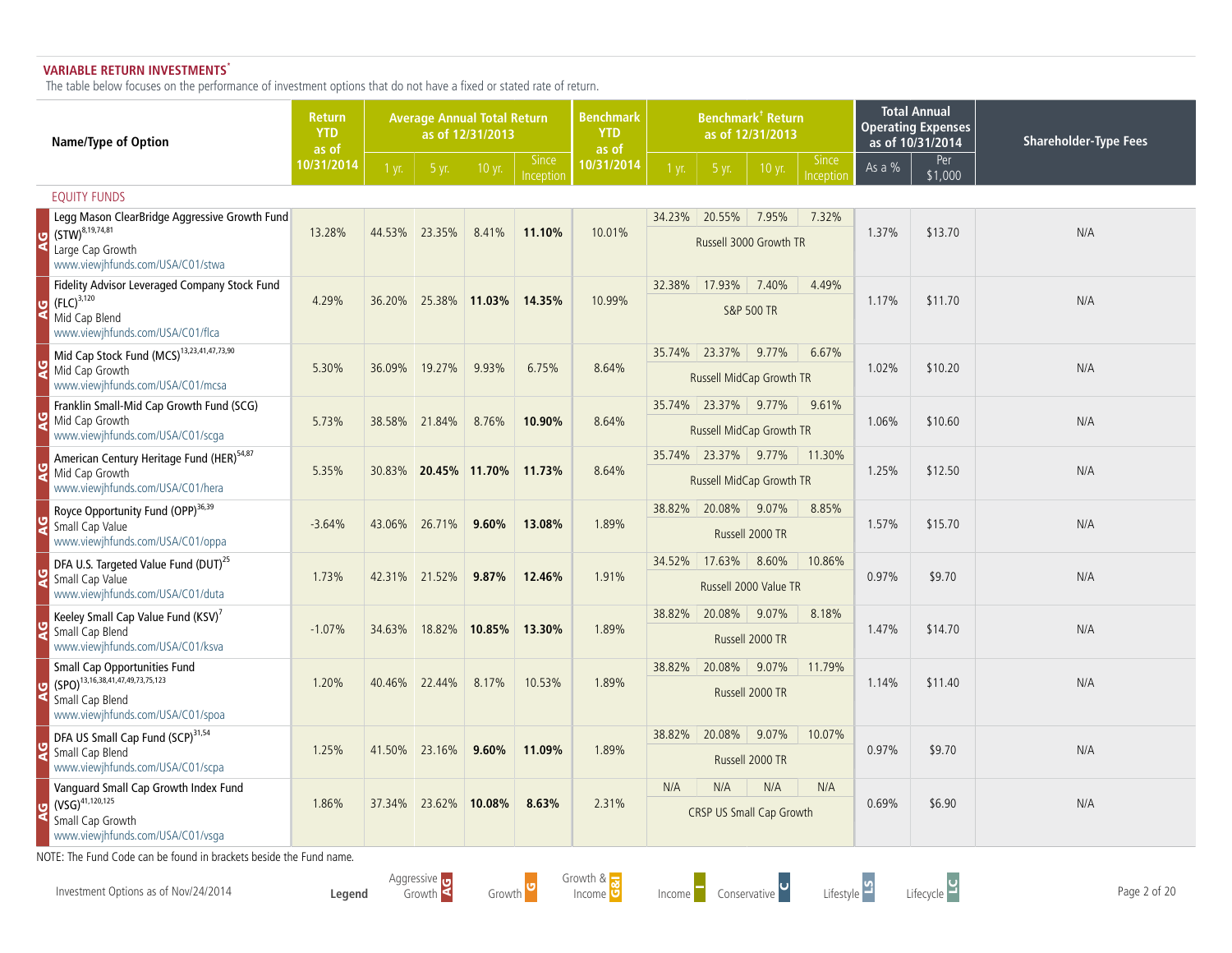| Name/Type of Option                                                                                                                       | <b>Return</b><br><b>YTD</b><br>as of |          |               | <b>Average Annual Total Return</b><br>as of 12/31/2013 |                           | Benchmark <sup>†</sup> Return<br><b>Benchmark</b><br>as of 12/31/2013<br><b>YTD</b><br>as of |                         |                               |                                               |                           |        | <b>Total Annual</b><br><b>Operating Expenses</b><br>as of 10/31/2014 | <b>Shareholder-Type Fees</b> |
|-------------------------------------------------------------------------------------------------------------------------------------------|--------------------------------------|----------|---------------|--------------------------------------------------------|---------------------------|----------------------------------------------------------------------------------------------|-------------------------|-------------------------------|-----------------------------------------------|---------------------------|--------|----------------------------------------------------------------------|------------------------------|
|                                                                                                                                           | 10/31/2014                           | $1$ yr.  | 5 yr.         | 10 yr.                                                 | <b>Since</b><br>Inception | 10/31/2014                                                                                   | $1 \text{ yr}$          | 5 yr.                         | 10 yr.                                        | <b>Since</b><br>Inception | As a % | Per<br>\$1,000                                                       |                              |
| Small Cap Growth Fund (SCF) <sup>13,22,41,53,91</sup><br>Small Cap Growth<br>www.viewjhfunds.com/USA/C01/scfa                             | 6.23%                                | 44.22%   | 20.82%        | 9.94%                                                  | 6.35%                     | 1.90%                                                                                        | 43.30% 22.57%           |                               | 9.40%<br>Russell 2000 Growth TR               | 6.21%                     | 1.25%  | \$12.50                                                              | N/A                          |
| Vanguard Explorer Fund (EXP) <sup>39,120,125</sup><br>Small Cap Growth<br>www.viewjhfunds.com/USA/C01/expa                                | 1.47%                                | 43.67%   | 22.47%        | 8.66%                                                  | 9.56%                     | 3.97%                                                                                        | 40.65%                  | 24.02%                        | 10.11%<br>Russell 2500 Growth TR              | N/A                       | 0.95%  | \$9.50                                                               | N/A                          |
| Invesco Small Cap Growth Fund<br>$\left( \text{SCO} \right)^{17,18,44,57,67,130}$<br>Small Cap Growth<br>www.viewjhfunds.com/USA/C01/scoa | 5.94%                                | 39.90%   | 22.67%        | 9.62%                                                  | 11.07%                    | 1.90%                                                                                        | 43.30%                  | 22.57%                        | 9.40%<br>Russell 2000 Growth TR               | 7.11%                     | 1.31%  | \$13.10                                                              | N/A                          |
| DFA Emerging Markets Value Fund (DEM)<br>International/Global Value<br>www.viewjhfunds.com/USA/C01/dema                                   | 1.49%                                | $-4.29%$ |               | 14.34% 12.41%                                          | 12.85%                    | 3.63%                                                                                        | $-2.60%$                | 14.79% 11.16%                 | <b>MSCI Emerging Markets</b>                  | N/A                       | 1.17%  | \$11.70                                                              | N/A                          |
| DFA International Value Fund (DVF)<br>International/Global Value<br>www.viewjhfunds.com/USA/C01/dvfa                                      | $-3.82%$                             | 22.50%   | 12.41% 7.51%  |                                                        | 6.82%                     | $-4.46%$                                                                                     | 17.77%                  | 9.28%                         | 4.27%<br>MSCI World ex USA                    | 3.33%                     | 1.03%  | \$10.30                                                              | N/A                          |
| International Value Fund (ITV) <sup>9,13,23,47,73</sup><br>International/Global Value<br>www.viewjhfunds.com/USA/C01/itva                 | $-6.55%$                             | 25.35%   | 14.34%        | 7.74%                                                  | 5.84%                     | $-2.81%$                                                                                     | 22.77%                  | 12.43%<br><b>MSCI EAFE TR</b> | 6.91%                                         | 4.23%                     | 1.06%  | \$10.60                                                              | N/A                          |
| International Small Cap Fund (ISF) <sup>13,41,71,73</sup><br>International/Global Value<br>www.viewjhfunds.com/USA/C01/isfa               | $-4.24%$                             |          | 22.83% 20.50% | 8.34%                                                  | 6.66%                     | $-0.65%$                                                                                     | 16.12% 17.46%           |                               | 10.09%<br>Citigroup Global ex USA <\$2billion | 7.34%                     | 1.30%  | \$13.00                                                              | N/A                          |
| Templeton World Fund (DIV) <sup>41,80,81,128</sup><br>International/Global Value<br>www.viewjhfunds.com/USA/C01/diva                      | $-1.49%$                             | 29.89%   | 15.98%        | 7.95%                                                  | 12.28%                    | 4.56%                                                                                        | 26.67%                  | 15.02%                        | 6.97%<br><b>MSCI World TR</b>                 | 10.14%                    | 1.15%  | \$11.50                                                              | N/A                          |
| EuroPacific Growth Fund (EPG) <sup>38,40,41,47,61,65,85</sup><br>International/Global Blend<br>www.viewjhfunds.com/USA/C01/epga           | $-0.80%$                             | 19.99%   | 13.32%        | 8.66%                                                  | 11.39%                    | $-0.59%$                                                                                     | 15.78%                  | 13.32%                        | 8.03%<br>MSCI All Country World Index ex U.S. | 6.85%                     | 1.09%  | \$10.90                                                              | N/A                          |
| <b>Oppenheimer Developing Markets Fund</b><br>$(DMK)^{21,56,71}$<br>International/Global Growth<br>www.viewjhfunds.com/USA/C01/dmka       | 3.88%                                | 8.41%    | 19.92%        | 15.06%                                                 | 14.47%                    | 3.63%                                                                                        | $-2.60\%$ 14.79% 11.16% |                               | <b>MSCI Emerging Markets</b>                  | N/A                       | 1.42%  | \$14.20                                                              | N/A                          |
| Oppenheimer Global Fund (WWF) <sup>29,56,81,130</sup><br>International/Global Growth<br>www.viewjhfunds.com/USA/C01/wwfa                  | 2.42%                                | 26.79%   | 17.68%        | 8.38%                                                  | 11.93%                    | 4.46%                                                                                        | 22.80%                  | 14.91%                        | 7.16%<br><b>MSCI All Country World</b>        | N/A                       | 1.25%  | \$12.50                                                              | N/A                          |
| Oppenheimer International Growth Fund<br>$U$ (OIG) <sup>3,129</sup><br>International/Global Growth<br>www.viewjhfunds.com/USA/C01/oiga    | $-6.95%$                             | 25.14%   | 17.49%        | N/A                                                    | 8.89%                     | $-0.59%$                                                                                     | 15.78% 13.32% 8.03%     |                               | MSCI All Country World Index ex U.S.          | 5.52%                     | 1.25%  | \$12.50                                                              | N/A                          |

Investment Options as of Nov/24/2014 **Page 3 of 20**<br>Income Conservative Conservative Lifestyle Lifestyle Lifecycle Lifestyle Lifecycle Lifecycle Page 3 of 20

**Legend** Aggressive Growth Growth <sup>G</sup>



Growth &

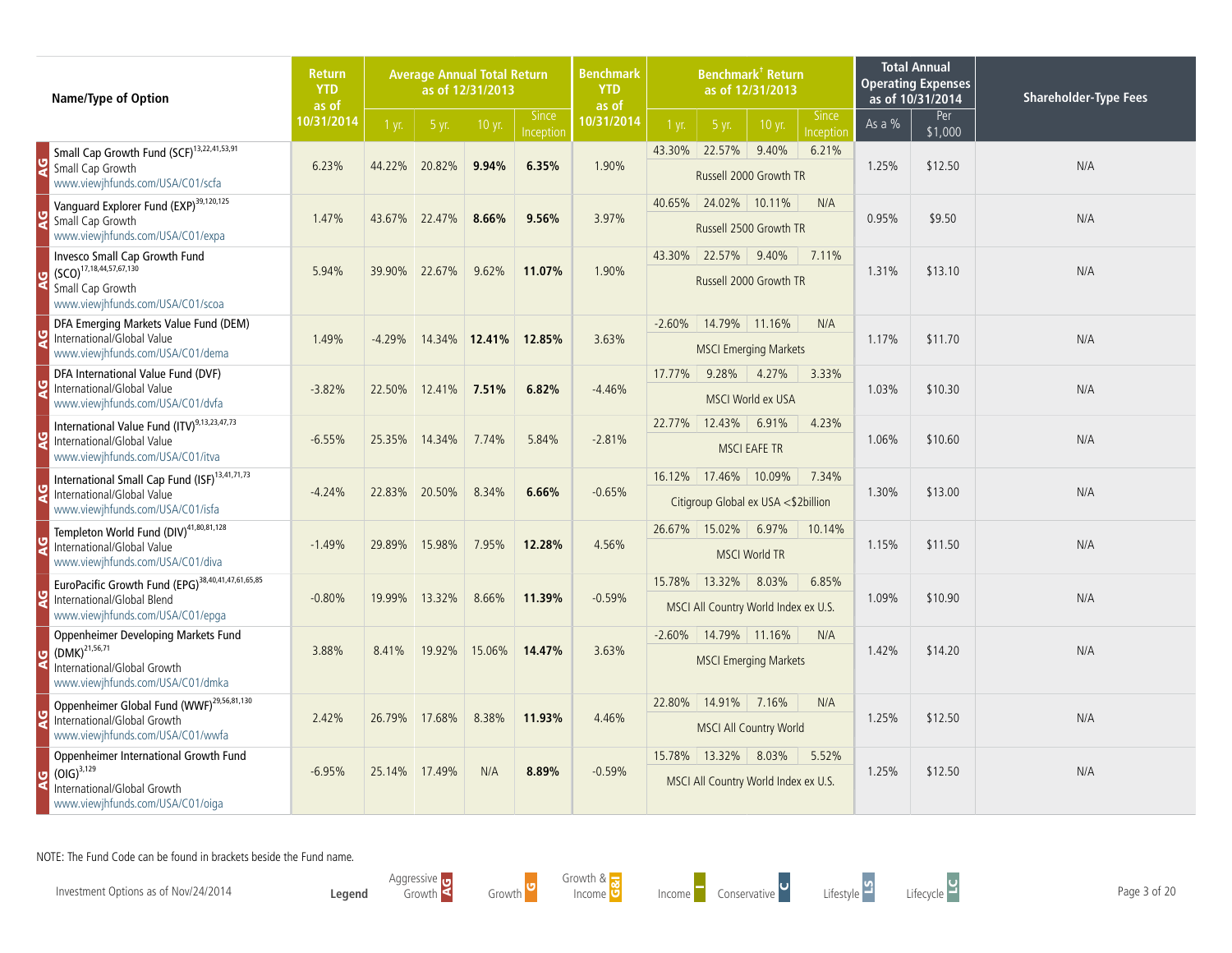| <b>Name/Type of Option</b>                                                                                                   | <b>Return</b><br><b>YTD</b><br>as of |                | <b>Average Annual Total Return</b> | as of 12/31/2013 |                           | <b>Benchmark</b><br><b>YTD</b><br>as of | Benchmark <sup>†</sup> Return<br>as of 12/31/2013<br><b>Since</b> |                                                   |                                |           | <b>Total Annual</b><br><b>Operating Expenses</b><br>as of 10/31/2014 | <b>Shareholder-Type Fees</b> |                                                                                                                        |
|------------------------------------------------------------------------------------------------------------------------------|--------------------------------------|----------------|------------------------------------|------------------|---------------------------|-----------------------------------------|-------------------------------------------------------------------|---------------------------------------------------|--------------------------------|-----------|----------------------------------------------------------------------|------------------------------|------------------------------------------------------------------------------------------------------------------------|
|                                                                                                                              | 10/31/2014                           | $1 \text{ yr}$ | 5 yr.                              | 10 yr.           | <b>Since</b><br>Inception | 10/31/2014                              | 1 yr.                                                             | 5 yr.                                             | 10 yr.                         | Inception | As a $%$                                                             | Per<br>\$1,000               |                                                                                                                        |
| SMALLCAP World Fund (ASW) <sup>13,37,61,65</sup><br>International/Global Growth<br>www.viewjhfunds.com/USA/C01/aswa          | 0.51%                                | 29.16%         | 20.85%                             | 9.85%            | 9.92%                     | 0.03%                                   |                                                                   | 26.64% 18.74%<br>MSCI All Country World Small Cap | 8.61%                          | N/A       | 1.32%                                                                | \$13.20                      | N/A                                                                                                                    |
| New World Fund (ANW) <sup>13,37,61,65</sup><br>International/Global Growth<br>www.viewjhfunds.com/USA/C01/anwa               | 0.74%                                | 9.88%          | 14.96%                             | 10.83%           | 8.97%                     | 4.46%                                   | 22.80%                                                            | 14.91%<br><b>MSCI All Country World</b>           | 7.16%                          | 4.43%     | 1.25%                                                                | \$12.50                      | N/A                                                                                                                    |
| John Hancock Disciplined Value Fund<br>$(DVA)^{87,106,123,130}$<br>Large Cap Value<br>www.viewjhfunds.com/USA/C01/dvaa       | 7.83%                                | 36.03%         | 18.53%                             | 9.67%            | 20.29%                    | 10.49%                                  | 32.52%                                                            | 16.66%                                            | 7.58%<br>Russell 1000 Value TR | 19.28%    | 0.89%                                                                | \$8.90                       | N/A                                                                                                                    |
| Victory Diversified Stock Fund (VDS) <sup>7</sup><br>Large Cap Blend<br>www.viewjhfunds.com/USA/C01/vdsa                     | 6.28%                                | 34.46%         | 15.87%                             | 7.20%            | 10.49%                    | 10.99%                                  | 32.38%                                                            | 17.93%                                            | 7.40%<br><b>S&amp;P 500 TR</b> | 9.44%     | 1.18%                                                                | \$11.80                      | N/A                                                                                                                    |
| Massachusetts Investors Fund (MIF) <sup>33</sup><br>Large Cap Blend<br>www.viewjhfunds.com/USA/C01/mifa                      | 6.69%                                | 31.86%         | 17.09%                             | 8.28%            | 9.16%                     | 10.99%                                  | 32.38%                                                            | 17.93%                                            | 7.40%<br><b>S&amp;P 500 TR</b> | N/A       | 0.83%                                                                | \$8.30                       | N/A                                                                                                                    |
| Fundamental Investors (AFI) <sup>13,31,37,61,65</sup><br>Large Cap Blend<br>www.viewjhfunds.com/USA/C01/afia                 | 6.96%                                | 31.27%         | 17.90%                             | 8.89%            | 12.41%                    | 10.99%                                  |                                                                   | 32.38% 17.93%                                     | 7.40%<br><b>S&amp;P 500 TR</b> | 11.74%    | 0.91%                                                                | \$9.10                       | N/A                                                                                                                    |
| Davis New York Venture Fund (VAL) <sup>15,31,50,80,90</sup><br>Large Cap Blend<br>www.viewjhfunds.com/USA/C01/vala           | 4.80%                                | 34.55%         | 16.43%                             | 6.77%            | 12.03%                    | 10.99%                                  | 32.38%                                                            | 17.93%                                            | 7.40%<br><b>S&amp;P 500 TR</b> | N/A       | 1.01%                                                                | \$10.10                      | N/A                                                                                                                    |
| Domini Social Equity Fund (SOC) <sup>20,43,51,64</sup><br>Large Cap Blend<br>www.viewjhfunds.com/USA/C01/soca                | 12.36%                               | 32.85%         | 18.01%                             | 6.00%            | 8.56%                     | 10.99%                                  | 32.38%                                                            | 17.93%                                            | 7.40%<br><b>S&amp;P 500 TR</b> | 9.57%     | 1.35%                                                                | \$13.50                      | Redemption fee of 2.000% on all exchanges<br>within a 30 day period. See Important Notes<br>for details. <sup>43</sup> |
| Blue Chip Growth Fund (BCF) <sup>13,57,73,90,117</sup><br>Large Cap Growth<br>www.viewjhfunds.com/USA/C01/bcfa               | 8.02%                                | 41.23%         | 22.90%                             | 8.63%            | 8.21%                     | 10.99%                                  |                                                                   | 32.38% 17.93%                                     | 7.40%<br><b>S&amp;P 500 TR</b> | 9.25%     | 0.96%                                                                | \$9.60                       | N/A                                                                                                                    |
| Capital Appreciation Fund (CPA) <sup>12,13,15,57,73,85,106,115</sup><br>Large Cap Growth<br>www.viewjhfunds.com/USA/C01/cpaa | 9.10%                                | 37.48%         | 20.44%                             | 8.50%            | 3.94%                     | 10.73%                                  |                                                                   | 33.48% 20.38%<br>Russell 1000 Growth TR           | 7.82%                          | 3.31%     | 0.89%                                                                | \$8.90                       | N/A                                                                                                                    |
| John Hancock Select Growth Fund<br>$(RLG)^{7,13,120,131,132}$<br>Large Cap Growth<br>www.viewjhfunds.com/USA/C01/rlga        | $-2.19%$                             | 33.00%         | 17.63%                             | 7.34%            | 1.32%                     | 10.73%                                  | 33.48%                                                            | 20.38%<br>Russell 1000 Growth TR                  | 7.82%                          | 1.71%     | 0.93%                                                                | \$9.30                       | N/A                                                                                                                    |
| The Growth Fund of America (GFA) <sup>9,38,40,61,65</sup><br>Large Cap Growth<br>www.viewjhfunds.com/USA/C01/gfaa            | 8.24%                                | 33.60%         | 18.12%                             | 8.07%            | 9.20%                     | 10.99%                                  | 32.38%                                                            | 17.93%                                            | 7.40%<br><b>S&amp;P 500 TR</b> | 8.86%     | 0.93%                                                                | \$9.30                       | N/A                                                                                                                    |

Investment Options as of Nov/24/2014 **Page 4 of 20**<br>Income Conservative Conservative Lifestyle Lifestyle Lifecycle Lifestyle Lifecycle Lifecycle Page 4 of 20

**Legend** Aggressive Growth Growth <sup>G</sup>



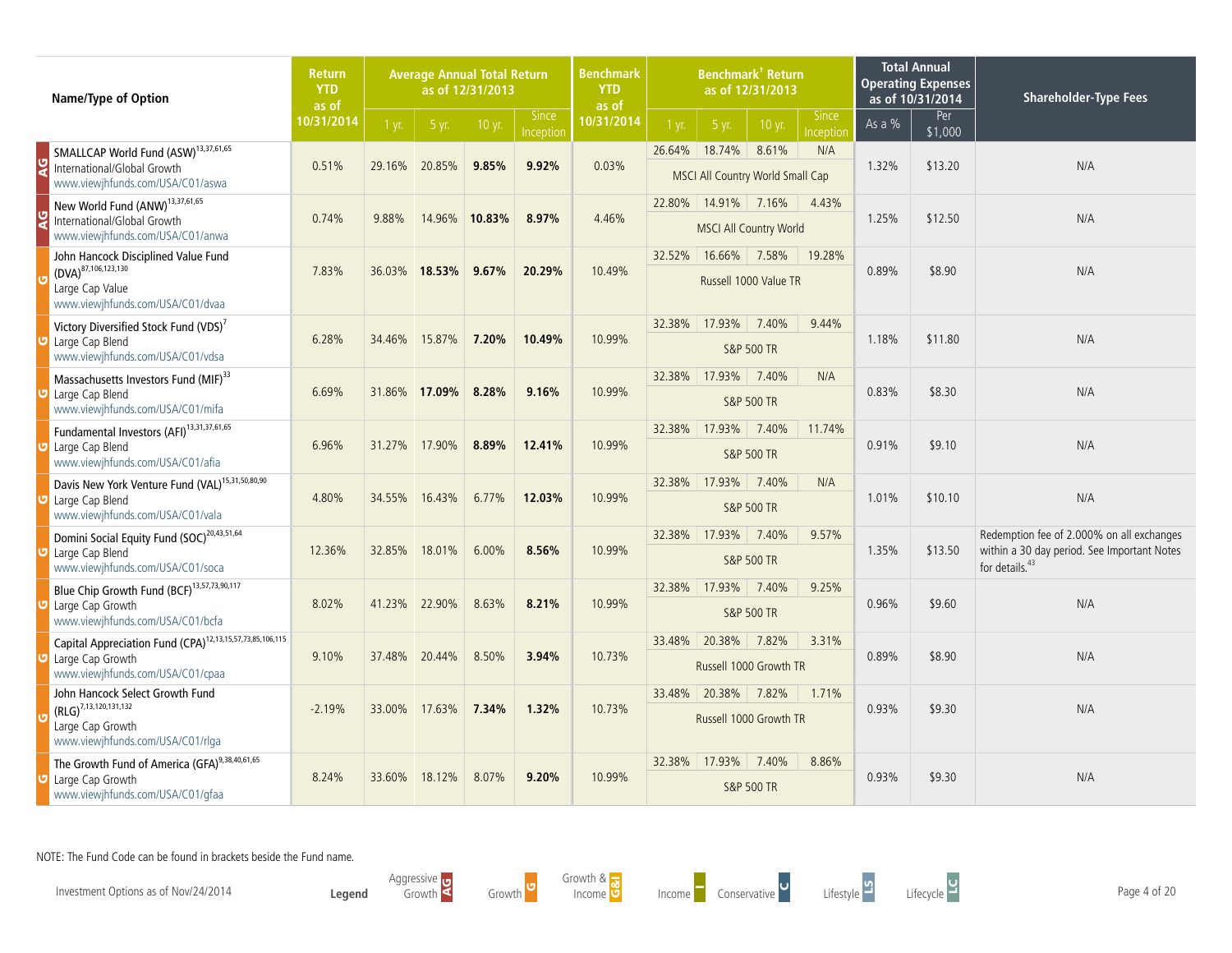| Name/Type of Option                                                                                                               | <b>Return</b><br><b>YTD</b><br>as of |                |               | <b>Average Annual Total Return</b><br>as of 12/31/2013 |                           | <b>Benchmark</b><br><b>Benchmark<sup>†</sup> Return</b><br>as of 12/31/2013<br><b>YTD</b><br>as of<br><b>Since</b> |                         |                      |                                                      | <b>Total Annual</b><br><b>Operating Expenses</b><br>as of 10/31/2014 | <b>Shareholder-Type Fees</b> |                |                                                                                                                        |
|-----------------------------------------------------------------------------------------------------------------------------------|--------------------------------------|----------------|---------------|--------------------------------------------------------|---------------------------|--------------------------------------------------------------------------------------------------------------------|-------------------------|----------------------|------------------------------------------------------|----------------------------------------------------------------------|------------------------------|----------------|------------------------------------------------------------------------------------------------------------------------|
|                                                                                                                                   | 10/31/2014                           | $1 \text{ yr}$ | 5 yr.         | 10 yr.                                                 | <b>Since</b><br>Inception | 10/31/2014                                                                                                         | 1 yr.                   | 5 yr.                | 10 yr.                                               | nception                                                             | As a %                       | Per<br>\$1,000 |                                                                                                                        |
| Vanguard Growth Index Fund (LGI) <sup>98,125</sup><br>Large Cap Growth<br>www.viewjhfunds.com/USA/C01/lgia                        | 10.91%                               | 31.71%         | 19.64%        | 7.38%                                                  | 8.64%                     | 11.48%                                                                                                             | N/A                     | N/A                  | N/A<br>CRSP US Large Cap Growth                      | N/A                                                                  | 0.69%                        | \$6.90         | N/A                                                                                                                    |
| Value Fund (VLF) <sup>13,22,77,91,106,123</sup><br>Mid Cap Value<br>www.viewjhfunds.com/USA/C01/vlfa                              | 7.24%                                | 35.40%         | 22.55%        | 10.74%                                                 | 8.95%                     | 11.90%                                                                                                             |                         |                      | 33.45% 21.16% 10.25%<br>Russell MidCap Value TR      | 10.78%                                                               | 0.90%                        | \$9.00         | N/A                                                                                                                    |
| Vanguard Mid-Cap Value ETF (VOE) <sup>76,118,119,123</sup><br>Mid Cap Value<br>www.viewjhfunds.com/USA/C01/voea                   | 8.19%                                |                | 37.30% 21.18% | N/A                                                    | 7.93%                     | 10.34%                                                                                                             |                         |                      | 37.38% 22.13% 10.15% 10.55%<br>CRSP US Mid Cap Value |                                                                      | 0.75%                        | \$7.50         | N/A                                                                                                                    |
| Mid Value Fund (MVF) <sup>13,22,31,41,53,91</sup><br>Mid Cap Value                                                                | 7.96%                                | 31.41%         | 20.46%        | 9.82%                                                  | 8.79%                     | 11.90%                                                                                                             |                         | 33.45% 21.16% 10.25% |                                                      | 9.07%                                                                | 1.15%                        | \$11.50        | N/A                                                                                                                    |
| www.viewjhfunds.com/USA/C01/mvfa                                                                                                  |                                      |                |               |                                                        |                           |                                                                                                                    | Russell MidCap Value TR |                      |                                                      |                                                                      |                              |                |                                                                                                                        |
| Vanguard Small Cap Value Index Fund (VIS) <sup>120,125</sup><br>Small Cap Value<br>www.viewjhfunds.com/USA/C01/visa               | 7.05%                                | 35.78%         | 19.72%        | $9.00\%$                                               | 8.31%                     | 7.63%                                                                                                              | N/A                     | N/A                  | N/A<br><b>CRSP US Small Cap Value</b>                | N/A                                                                  | 0.69%                        | \$6.90         | N/A                                                                                                                    |
| T. Rowe Price Small Cap Value Fund (MSO) <sup>12,59,130</sup><br>Small Cap Blend<br>www.viewjhfunds.com/USA/C01/msoa              | $-1.49%$                             | 32.26%         | 19.40%        | 10.46%                                                 | 12.22%                    | 1.91%                                                                                                              | 34.52%                  | 17.63%               | 8.60%<br>Russell 2000 Value TR                       | 11.23%                                                               | 1.44%                        | \$14.40        | Redemption fee of 1.000% on all exchanges<br>within a 90 day period. See Important Notes<br>for details. <sup>59</sup> |
| Small Cap Value Fund (SMV) <sup>13,22,23,53,91</sup><br>Small Cap Blend<br>www.viewjhfunds.com/USA/C01/smva                       | 3.38%                                | 33.32%         |               | 20.38% 11.42%                                          | 14.18%                    | 1.91%                                                                                                              | 34.52%                  | $17.63\%$            | 8.60%<br>Russell 2000 Value TR                       | 10.31%                                                               | 1.27%                        | \$12.70        | N/A                                                                                                                    |
| Fundamental All Cap Core Fund<br>$(QAC)^{5,13,22,38,50,91,101,103}$<br>Multi Cap Blend<br>www.viewjhfunds.com/USA/C01/qaca        | 7.28%                                | 35.88%         | 21.17%        | 8.28%                                                  | 9.50%                     | 9.89%                                                                                                              | 33.55%                  | 18.70%               | 7.88%<br>Russell 3000 TR                             | 9.49%                                                                | 0.86%                        | \$8.60         | N/A                                                                                                                    |
| Capital World Growth and Income Fund<br>$(GI)^{13,37,61,65}$<br>International/Global Blend<br>www.viewjhfunds.com/USA/C01/cgia    | 5.60%                                | 24.68%         | 14.22%        | 8.85%                                                  | 11.16%                    | 4.46%                                                                                                              | 22.80%                  | 14.91%               | 7.16%<br><b>MSCI All Country World</b>               | 7.70%                                                                | 1.04%                        | \$10.40        | N/A                                                                                                                    |
| John Hancock International Growth Fund<br>$(IGR)^{13,131}$<br>International/Global Growth<br>www.viewjhfunds.com/USA/C01/igra     | 2.16%                                | 22.45%         | 13.31%        | N/A                                                    | 4.69%                     | $-2.81%$                                                                                                           | 22.77%                  | 12.43%               | 6.91%<br><b>MSCI EAFE TR</b>                         | 2.63%                                                                | 1.22%                        | \$12.20        | N/A                                                                                                                    |
| Invesco International Growth Fund<br>$(IOF)^{13,53,57,73,110}$<br>International/Global Growth<br>www.viewjhfunds.com/USA/C01/iofa | 1.28%                                | 18.92%         | 11.86%        | N/A                                                    | 5.64%                     | $-2.81%$                                                                                                           | 22.77%                  | 12.43%               | 6.91%<br><b>MSCI EAFE TR</b>                         | N/A                                                                  | 1.23%                        | \$12.30        | N/A                                                                                                                    |
| New Perspective Fund (ANP) <sup>13,37,61,65</sup><br>International/Global Growth<br>www.viewjhfunds.com/USA/C01/anpa              | 2.22%                                | 26.58%         | 16.81%        | $9.00\%$                                               | 12.44%                    | 4.46%                                                                                                              |                         | 22.80% 14.91%        | 7.16%<br><b>MSCI All Country World</b>               | 8.74%                                                                | 1.05%                        | \$10.50        | N/A                                                                                                                    |

Investment Options as of Nov/24/2014 **Page 5 of 20**<br>Income Conservative Conservative Page Sof 20

**Legend** Aggressive Growth Growth <sup>G</sup>

Growth & owth & <mark>...</mark><br>Income O



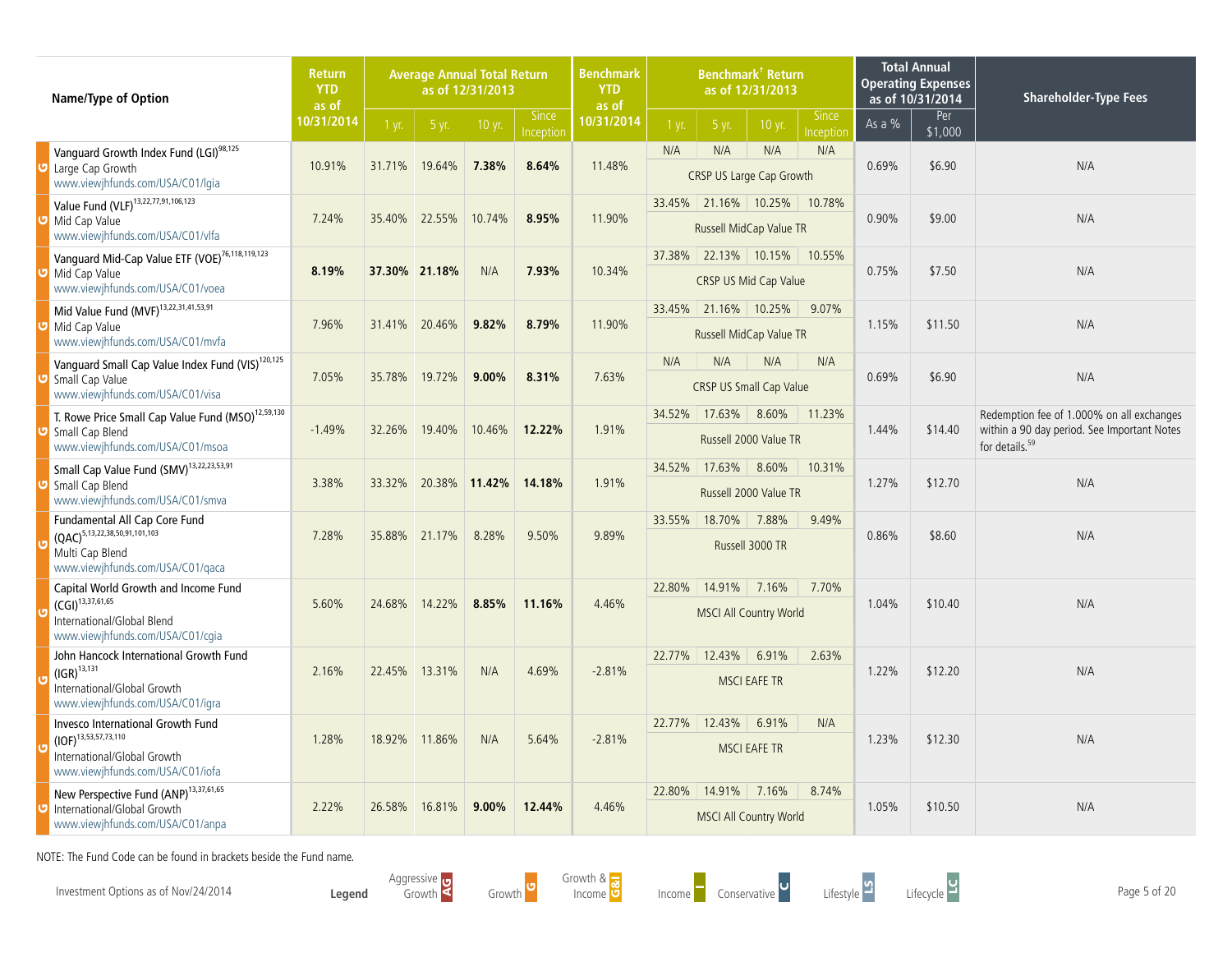| Name/Type of Option                                                                                                                             | <b>Return</b><br><b>YTD</b><br>as of |          |        | <b>Average Annual Total Return</b><br>as of 12/31/2013 |           | <b>Benchmark</b><br><b>Benchmark<sup>†</sup> Return</b><br>as of 12/31/2013<br><b>YTD</b><br>as of<br><b>Since</b><br><b>Since</b> |          |                                                 |                                |           |          | <b>Total Annual</b><br><b>Operating Expenses</b><br>as of 10/31/2014 | <b>Shareholder-Type Fees</b> |
|-------------------------------------------------------------------------------------------------------------------------------------------------|--------------------------------------|----------|--------|--------------------------------------------------------|-----------|------------------------------------------------------------------------------------------------------------------------------------|----------|-------------------------------------------------|--------------------------------|-----------|----------|----------------------------------------------------------------------|------------------------------|
|                                                                                                                                                 | 10/31/2014                           | 1 yr.    | 5 yr.  | 10 yr.                                                 | Inception | 10/31/2014                                                                                                                         | 1 yr.    | 5 yr.                                           | 10 yr.                         | Inception | As a $%$ | Per<br>\$1,000                                                       |                              |
| T. Rowe Price Equity Income Fund (D&G) <sup>30,31,54,130</sup><br>Large Cap Value<br>www.viewjhfunds.com/USA/C01/d_ga                           | 4.95%                                | 29.36%   | 16.53% | 7.19%                                                  | 11.03%    | 10.99%                                                                                                                             | 32.38%   | 17.93%                                          | 7.40%<br><b>S&amp;P 500 TR</b> | 11.15%    | 1.14%    | \$11.40                                                              | N/A                          |
| Franklin Mutual Beacon Fund (MCV) <sup>41,61,96,128,132</sup><br>Large Cap Value<br>www.viewjhfunds.com/USA/C01/mcva                            | 4.73%                                | 28.78%   | 15.91% | 6.52%                                                  | 8.28%     | 10.99%                                                                                                                             | 32.38%   | 17.93%                                          | 7.40%<br><b>S&amp;P 500 TR</b> | N/A       | 1.15%    | \$11.50                                                              | N/A                          |
| Washington Mutual Investors Fund (WMI) <sup>38,40,61,65</sup><br>Large Cap Value<br>www.viewjhfunds.com/USA/C01/wmia                            | 9.13%                                | 31.66%   | 16.26% | 6.91%                                                  | 7.95%     | 10.99%                                                                                                                             | 32.38%   | 17.93%                                          | 7.40%<br><b>S&amp;P 500 TR</b> | 8.86%     | 0.90%    | \$9.00                                                               | N/A                          |
| Fundamental Large Cap Value Fund<br>$(EQI)^{5,13,73,101,102,117}$<br>Large Cap Value<br>www.viewjhfunds.com/USA/C01/eqia                        | 9.38%                                | 32.41%   | 19.00% | N/A                                                    | 7.85%     | 10.49%                                                                                                                             | 32.52%   | 16.66%                                          | 7.58%<br>Russell 1000 Value TR | 7.75%     | 0.84%    | \$8.40                                                               | N/A                          |
| The Investment Company of America (ICA) <sup>38,40,61,65</sup><br>Large Cap Blend<br>www.viewjhfunds.com/USA/C01/icaa                           | 11.88%                               | 32.17%   | 16.01% | 6.85%                                                  | 11.52%    | 10.99%                                                                                                                             | 32.38%   | 17.93%                                          | 7.40%<br><b>S&amp;P 500 TR</b> | N/A       | 0.90%    | \$9.00                                                               | N/A                          |
| Parnassus Core Equity Fund (PEI) <sup>33,132</sup><br>Large Cap Blend<br>www.viewjhfunds.com/USA/C01/peia                                       | 11.13%                               | 33.59%   | 17.21% | N/A                                                    | 10.00%    | 10.99%                                                                                                                             | 32.38%   | 17.93%                                          | 7.40%<br><b>S&amp;P 500 TR</b> | 6.86%     | 1.19%    | \$11.90                                                              | N/A                          |
| U.S. Equity Fund (LRC) <sup>9,13,53,57,73,107</sup><br>Large Cap Blend<br>www.viewjhfunds.com/USA/C01/lrca                                      | 8.78%                                | 28.12%   | 16.67% | N/A                                                    | 5.75%     | 9.89%                                                                                                                              | 33.55%   | 18.70%                                          | 7.88%<br>Russell 3000 TR       | 8.12%     | 0.94%    | \$9.40                                                               | N/A                          |
| Fidelity Advisor New Insights Fund (FNI)7,120<br>Large Cap Growth<br>www.viewjhfunds.com/USA/C01/fnia                                           | 7.83%                                | 32.13%   | 17.59% | $10.05\%$                                              | 11.39%    | 10.99%                                                                                                                             | 32.38%   | 17.93%                                          | 7.40%<br><b>S&amp;P 500 TR</b> | 8.40%     | 1.04%    | \$10.40                                                              | N/A                          |
| JPMorgan Mid Cap Value Fund (MID) <sup>12,32,71</sup><br>Mid Cap Value<br>www.viewjhfunds.com/USA/C01/mida                                      | 9.43%                                | 31.46%   | 20.07% | 10.12%                                                 | 13.15%    | 11.90%                                                                                                                             |          | 33.45% 21.16% 10.25%<br>Russell MidCap Value TR |                                | 9.89%     | 1.26%    | \$12.60                                                              | N/A                          |
| Franklin Mutual Global Discovery Fund<br>$(DIS)^{42,61,128,132}$<br>International/Global Blend<br>www.viewjhfunds.com/USA/C01/disa              | 3.88%                                | 25.32%   | 13.12% | 9.77%                                                  | 12.72%    | 4.56%                                                                                                                              | 26.67%   | 15.02%                                          | 6.97%<br><b>MSCI World TR</b>  | 7.79%     | 1.33%    | \$13.30                                                              | N/A                          |
| <b>BOND FUNDS</b>                                                                                                                               |                                      |          |        |                                                        |           |                                                                                                                                    |          |                                                 |                                |           |          |                                                                      |                              |
| PIMCO Total Return Fund (TRN) <sup>41,62,124</sup><br>High Quality Intermediate Term Fixed Income<br>www.viewjhfunds.com/USA/C01/trna           | 3.68%                                | $-2.41%$ | 6.38%  | 5.50%                                                  | 7.41%     | 5.12%                                                                                                                              | $-2.02%$ | 4.44%<br>BarCap U.S. Aggregate Bond TR          | 4.54%                          | 6.90%     | 1.05%    | \$10.50                                                              | N/A                          |
| U.S. Government Securities Fund (AGS) <sup>13,37,61,65</sup><br>High Quality Intermediate Term Fixed Income<br>www.viewjhfunds.com/USA/C01/agsa | 4.31%                                | $-3.30%$ | 2.66%  | 3.51%                                                  | 5.87%     | 3.84%                                                                                                                              | $-2.50%$ | 2.23%                                           | 4.19%<br>Citi USBIG Govt/Mort  | 7.09%     | 0.88%    | \$8.80                                                               | N/A                          |

Investment Options as of Nov/24/2014 **Page 6 of 20** 

**Legend** Aggressive Growth Growth Growth &

owth & <mark>.3</mark><br>Income O





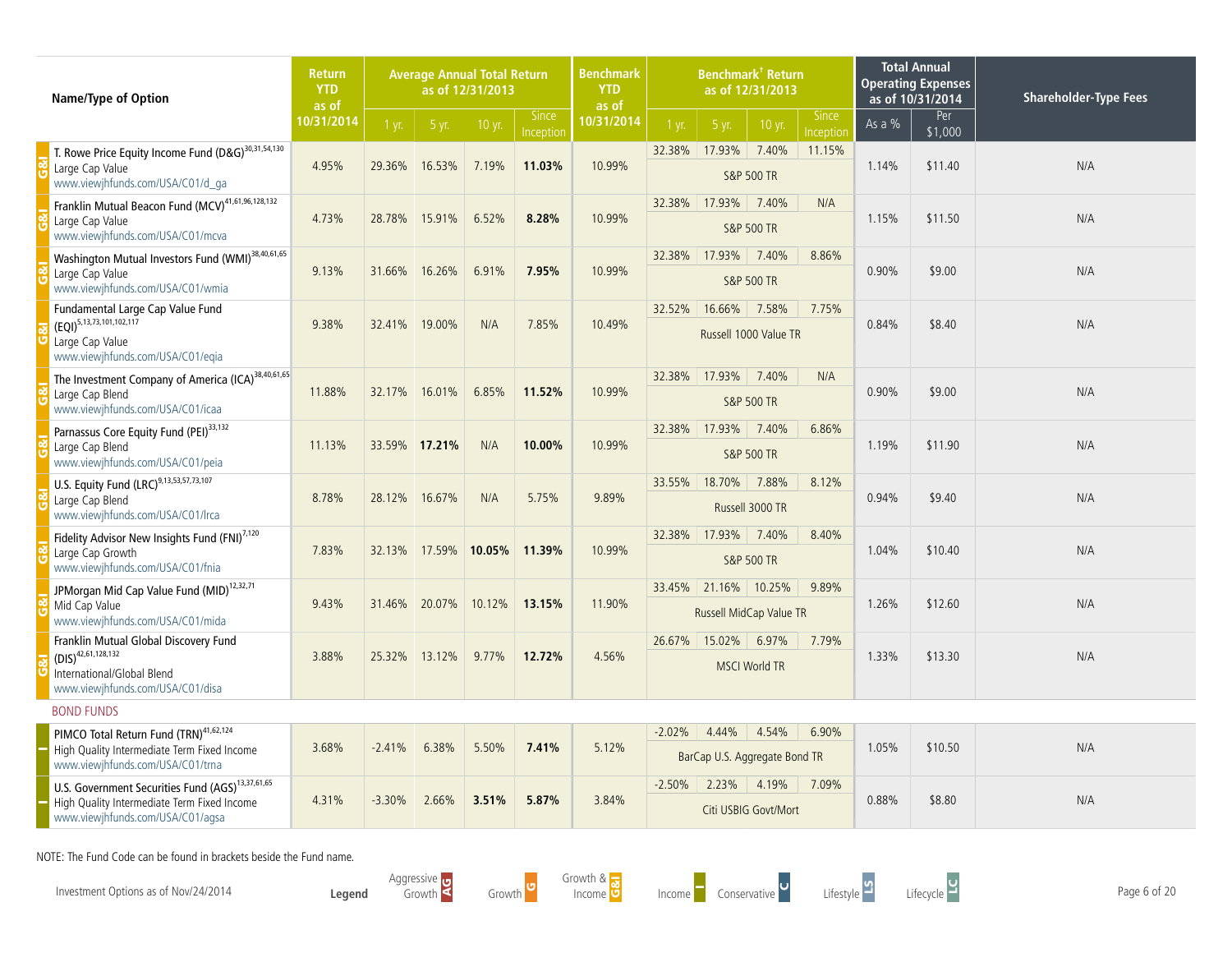| Name/Type of Option                                                                                                                                           | <b>Return</b><br><b>YTD</b><br>as of |          |        | as of 12/31/2013 | <b>Benchmark</b><br><b>Benchmark<sup>†</sup> Return</b><br><b>Average Annual Total Return</b><br>as of 12/31/2013<br><b>YTD</b><br>as of<br><b>Since</b><br><b>Since</b> |            |          |                                            |                                | <b>Total Annual</b><br><b>Operating Expenses</b><br>as of 10/31/2014 | <b>Shareholder-Type Fees</b> |                |     |
|---------------------------------------------------------------------------------------------------------------------------------------------------------------|--------------------------------------|----------|--------|------------------|--------------------------------------------------------------------------------------------------------------------------------------------------------------------------|------------|----------|--------------------------------------------|--------------------------------|----------------------------------------------------------------------|------------------------------|----------------|-----|
|                                                                                                                                                               | 10/31/2014                           | 1 yr.    | 5 yr.  | 10 yr.           | Inception                                                                                                                                                                | 10/31/2014 | 1 yr.    | 5 yr.                                      | 10 yr.                         | Inception                                                            | As a $%$                     | Per<br>\$1,000 |     |
| PIMCO Real Return Fund (PRR) <sup>38,124,128</sup><br>High Quality Long Term Fixed Income<br>www.viewjhfunds.com/USA/C01/prra                                 | 4.62%                                | $-9.50%$ | 6.75%  | 4.73%            | 6.34%                                                                                                                                                                    | 4.55%      | $-8.60%$ | 5.62%                                      | 4.84%<br>BarCap U.S. TIPS      | 6.43%                                                                | 1.05%                        | \$10.50        | N/A |
| Strategic Income Opportunities Fund<br>$(SIM)^{8,13,15,22,39,48,91,101}$<br>Medium Quality Intermediate Term Fixed Income<br>www.viewjhfunds.com/USA/C01/sima | 4.49%                                | 3.82%    | 11.90% | N/A              | 7.33%                                                                                                                                                                    | 5.12%      | $-2.02%$ | 4.44%<br>BarCap U.S. Aggregate Bond TR     | 4.54%                          | 4.86%                                                                | 0.88%                        | \$8.80         | N/A |
| T. Rowe Price Spectrum Income Fund (INC)<br>Medium Quality Intermediate Term Fixed Income<br>www.viewjhfunds.com/USA/C01/inca                                 | 4.25%                                | 2.65%    | 8.90%  | 5.61%            | 7.12%                                                                                                                                                                    | 5.12%      | $-2.02%$ | 4.44%<br>BarCap U.S. Aggregate Bond TR     | 4.54%                          | 6.53%                                                                | 1.14%                        | \$11.40        | N/A |
| High Yield Fund (HYF) <sup>13,45,54,69,73,115</sup><br>High Yield Bond<br>www.viewjhfunds.com/USA/C01/hyfa                                                    | 2.71%                                | 8.62%    | 19.13% | 8.20%            | 6.11%                                                                                                                                                                    | 4.42%      | 7.21%    | 18.24% 8.23%                               | Citigroup Hi-Yld TR            | 7.45%                                                                | 0.86%                        | \$8.60         | N/A |
| Oppenheimer International Bond Fund (OIB) <sup>7,56</sup><br>Global Bond<br>www.viewjhfunds.com/USA/C01/oiba                                                  | 1.49%                                | $-4.13%$ | 5.28%  | 6.54%            | 8.36%                                                                                                                                                                    | N/A        | N/A      | N/A                                        | N/A                            | 4.42%<br>Citigroup Non-U.S. \$ World Gov't Bond Index                | 1.10%                        | \$11.00        | N/A |
| PIMCO Global Bond Fund (PFB) <sup>34,55</sup><br>Global Bond<br>www.viewjhfunds.com/USA/C01/pfba                                                              | 2.65%                                | $-5.52%$ | 7.20%  | 4.99%            | 5.98%                                                                                                                                                                    | 7.11%      | 1.38%    | 3.35%                                      | 4.32%                          | 5.59%<br>JPMorgan GBI Global FX NY Index Unhedged                    | 1.15%                        | \$11.50        | N/A |
| Capital World Bond Fund (CWB) <sup>13,37,61,65</sup><br>Global Bond<br>www.viewjhfunds.com/USA/C01/cwba                                                       | 2.68%                                | $-3.06%$ | 4.71%  | 4.61%            | 6.58%                                                                                                                                                                    | 1.65%      |          | $-2.59\%$ 3.91%<br>Barcap Global Aggregate | 4.45%                          | N/A                                                                  | 1.12%                        | \$11.20        | N/A |
| <b>OTHER FUNDS</b>                                                                                                                                            |                                      |          |        |                  |                                                                                                                                                                          |            |          |                                            |                                |                                                                      |                              |                |     |
| JH Retirement Through 2055 - Active Strategies<br>$(LXK)^{13,114,126}$<br>Asset Allocation - Lifecycle<br>www.viewihfunds.com/USA/C01/lxka                    | N/A                                  | N/A      | N/A    | N/A              | N/A                                                                                                                                                                      | 10.99%     | 32.38%   | 17.93%                                     | 7.40%<br><b>S&amp;P 500 TR</b> | N/A                                                                  | 0.99%                        | \$9.90         | N/A |
| JH Retirement Through 2050 - Active Strategies<br>$(LXJ)^{13,97,111,114,125}$<br>Asset Allocation - Lifecycle<br>www.viewjhfunds.com/USA/C01/lxja             | 5.49%                                | 23.76%   | N/A    | N/A              | 8.92%                                                                                                                                                                    | 10.99%     | 32.38%   | 17.93%                                     | 7.40%<br><b>S&amp;P 500 TR</b> | 14.54%                                                               | 0.99%                        | \$9.90         | N/A |
| JH Retirement Through 2045 - Active Strategies<br>$(LXI)^{13,46,101,111,114,125}$<br>Asset Allocation - Lifecycle<br>www.viewjhfunds.com/USA/C01/lxia         | 5.46%                                | 23.76%   | 16.48% | N/A              | 5.42%                                                                                                                                                                    | 10.99%     | 32.38%   | 17.93%                                     | 7.40%<br><b>S&amp;P 500 TR</b> | 6.62%                                                                | 0.96%                        | \$9.60         | N/A |
| JH Retirement Through 2040 - Active Strategies<br>$(LXH)^{13,46,101,111,114,125}$<br>Asset Allocation - Lifecycle<br>www.viewjhfunds.com/USA/C01/lxha         | 5.51%                                | 23.75%   | 16.46% | N/A              | 5.42%                                                                                                                                                                    | 10.99%     | 32.38%   | 17.93%                                     | 7.40%<br><b>S&amp;P 500 TR</b> | 6.62%                                                                | 0.96%                        | \$9.60         | N/A |

Investment Options as of Nov/24/2014 **Page 7 of 20**<br>Income Conservative Conservative Lifestyle Lifestyle Lifecycle Lifestyle Lifecycle Lifecycle Page 7 of 20



Growth C

Growth & owth & <mark>.3</mark><br>Income O



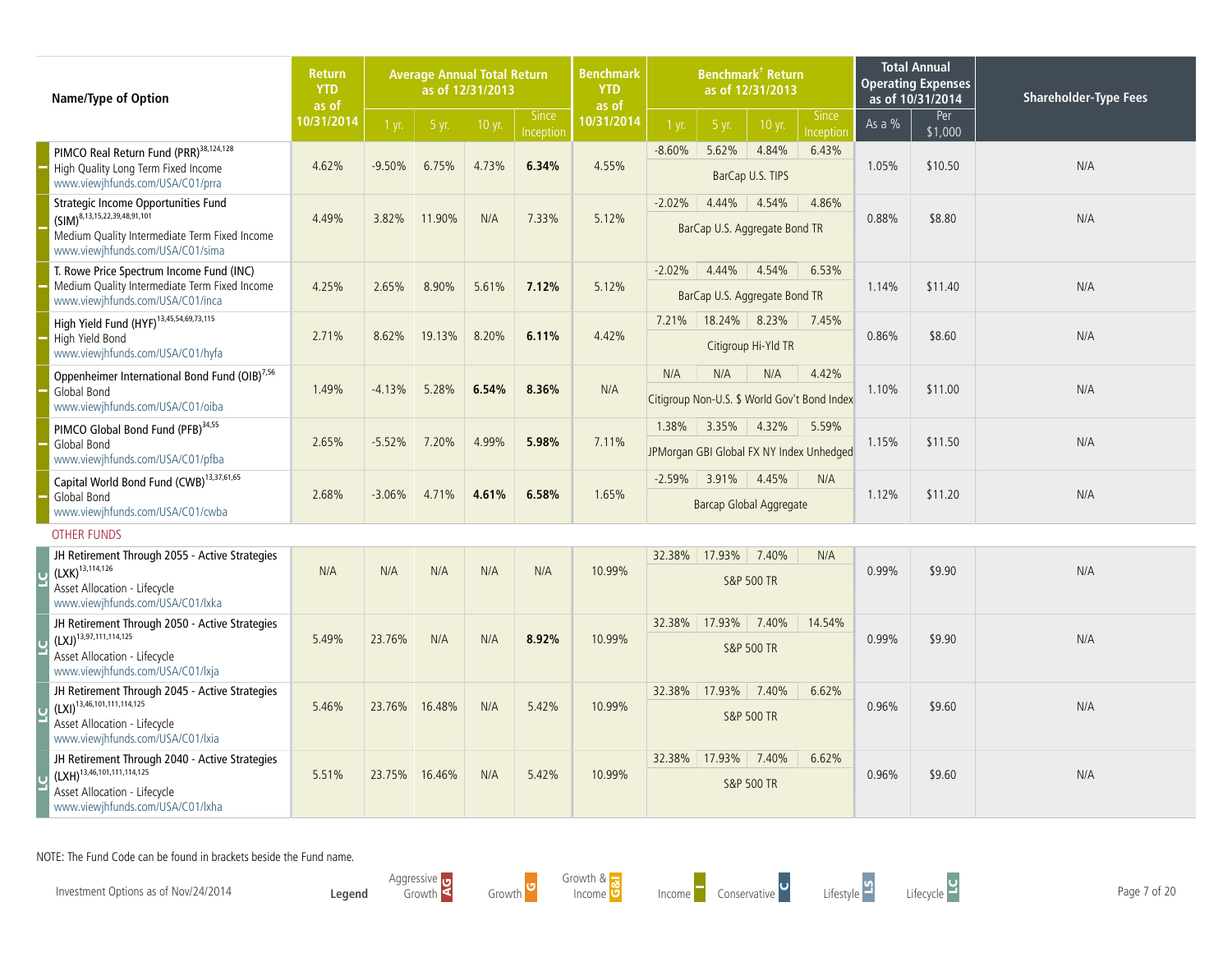| Name/Type of Option                                                                                                                                          | <b>Return</b><br><b>YTD</b><br>as of |        | <b>Average Annual Total Return</b> | as of 12/31/2013 |                           | <b>Benchmark</b><br><b>YTD</b><br>as of | <b>Benchmark<sup>†</sup> Return</b><br>as of 12/31/2013<br>Since |                                        |                                |           |          | <b>Total Annual</b><br><b>Operating Expenses</b><br>as of 10/31/2014 | <b>Shareholder-Type Fees</b> |
|--------------------------------------------------------------------------------------------------------------------------------------------------------------|--------------------------------------|--------|------------------------------------|------------------|---------------------------|-----------------------------------------|------------------------------------------------------------------|----------------------------------------|--------------------------------|-----------|----------|----------------------------------------------------------------------|------------------------------|
|                                                                                                                                                              | 10/31/2014                           | 1 yr.  | 5 yr.                              | 10 yr.           | <b>Since</b><br>Inception | 10/31/2014                              | 1 yr.                                                            | 5 yr.                                  | 10 yr.                         | Inception | As a $%$ | Per<br>\$1,000                                                       |                              |
| JH Retirement Through 2035 - Active Strategies<br>$(LXG)^{13,46,101,111,114,125}$<br>Asset Allocation - Lifecycle<br>www.viewjhfunds.com/USA/C01/lxga        | 5.39%                                | 23.44% | 16.46%                             | N/A              | 5.41%                     | 10.99%                                  | 32.38%                                                           | 17.93%                                 | 7.40%<br><b>S&amp;P 500 TR</b> | 6.62%     | 0.96%    | \$9.60                                                               | N/A                          |
| JH Retirement Through 2030 - Active Strategies<br>$(LXF)^{13,46,101,111,114,125}$<br><b>Asset Allocation - Lifecycle</b><br>www.viewjhfunds.com/USA/C01/lxfa | 5.53%                                | 21.91% | 16.06%                             | N/A              | 5.14%                     | 10.99%                                  | 32.38%                                                           | 17.93%                                 | 7.40%<br><b>S&amp;P 500 TR</b> | 6.62%     | 0.95%    | \$9.50                                                               | N/A                          |
| JH Retirement Through 2025 - Active Strategies<br>$(LXE)^{13,46,101,111,114,125}$<br>Asset Allocation - Lifecycle<br>www.viewjhfunds.com/USA/C01/lxea        | 5.41%                                | 19.56% | 15.55%                             | N/A              | 5.08%                     | 10.99%                                  | 32.38%                                                           | 17.93%                                 | 7.40%<br><b>S&amp;P 500 TR</b> | 6.62%     | 0.95%    | \$9.50                                                               | N/A                          |
| JH Retirement Through 2020 - Active Strategies<br>$(LXD)^{13,46,101,111,114,125}$<br>Asset Allocation - Lifecycle<br>www.viewjhfunds.com/USA/C01/lxda        | 5.29%                                | 16.42% | 14.81%                             | N/A              | 5.09%                     | 10.99%                                  | 32.38%                                                           | 17.93%                                 | 7.40%<br><b>S&amp;P 500 TR</b> | 6.62%     | 0.95%    | \$9.50                                                               | N/A                          |
| JH Retirement Through 2015 - Active Strategies<br>$(LXC)^{13,46,101,111,114,125}$<br>Asset Allocation - Lifecycle<br>www.viewjhfunds.com/USA/C01/lxca        | 4.95%                                | 13.42% | 13.91%                             | N/A              | 5.01%                     | 10.99%                                  | 32.38%                                                           | 17.93%                                 | 7.40%<br><b>S&amp;P 500 TR</b> | 6.62%     | 0.95%    | \$9.50                                                               | N/A                          |
| JH Retirement Through 2010 - Active Strategies<br>$(LXB)^{13,46,57,101,111,114,125}$<br>Asset Allocation - Lifecycle<br>www.viewjhfunds.com/USA/C01/lxba     | 4.81%                                | 10.97% | 13.05%                             | N/A              | 5.01%                     | 5.12%                                   | $-2.02%$                                                         | 4.44%<br>BarCap U.S. Aggregate Bond TR | 4.54%                          | 4.95%     | 0.95%    | \$9.50                                                               | N/A                          |
| JH Lifestyle Aggressive - Active Strategies<br>$(ALS)^{13,68,101,125}$<br>Asset Allocation - Lifestyle<br>www.viewjhfunds.com/USA/C01/alsa                   | 4.77%                                | 26.10% | 16.70%                             | 7.17%            | 4.73%                     | 10.99%                                  | 32.38%                                                           | 17.93%                                 | 7.40%<br><b>S&amp;P 500 TR</b> | 6.03%     | 1.11%    | \$11.10                                                              | N/A                          |
| JH Lifestyle Growth - Active Strategies<br>$(GLS)^{13,68,101,123,125}$<br>Asset Allocation - Lifestyle<br>www.viewjhfunds.com/USA/C01/glsa                   | 4.91%                                | 22.19% | 15.84%                             | 7.11%            | 5.54%                     | 10.99%                                  | 32.38%                                                           | 17.93%                                 | 7.40%<br><b>S&amp;P 500 TR</b> | 6.03%     | 1.07%    | \$10.70                                                              | N/A                          |
| JH Lifestyle Balanced - Active Strategies<br>$(BLS)^{9,13,68,101,123,125}$<br>Asset Allocation - Lifestyle<br>www.viewjhfunds.com/USA/C01/blsa               | 4.71%                                | 16.06% | 14.39%                             | 6.85%            | 5.94%                     | 10.99%                                  | 32.38%                                                           | 17.93%                                 | 7.40%<br><b>S&amp;P 500 TR</b> | 6.03%     | 1.03%    | \$10.30                                                              | N/A                          |
| JH Lifestyle Moderate - Active Strategies<br>$(MLS)^{13,31,68,101,125}$<br>Asset Allocation - Lifestyle<br>www.viewjhfunds.com/USA/C01/mlsa                  | 4.46%                                | 10.44% | 12.57%                             | 6.29%            | 6.04%                     | 5.12%                                   | $-2.02%$                                                         | 4.44%<br>BarCap U.S. Aggregate Bond TR | 4.54%                          | 5.52%     | 0.97%    | \$9.70                                                               | N/A                          |

Investment Options as of Nov/24/2014 **Page 8 of 20**<br>Income Conservative Conservative Lifestyle Lifestyle Lifecycle Lifestyle Lifecycle Lifecycle Page 8 of 20

**Legend** Aggressive Growth Growth <sup>G</sup>



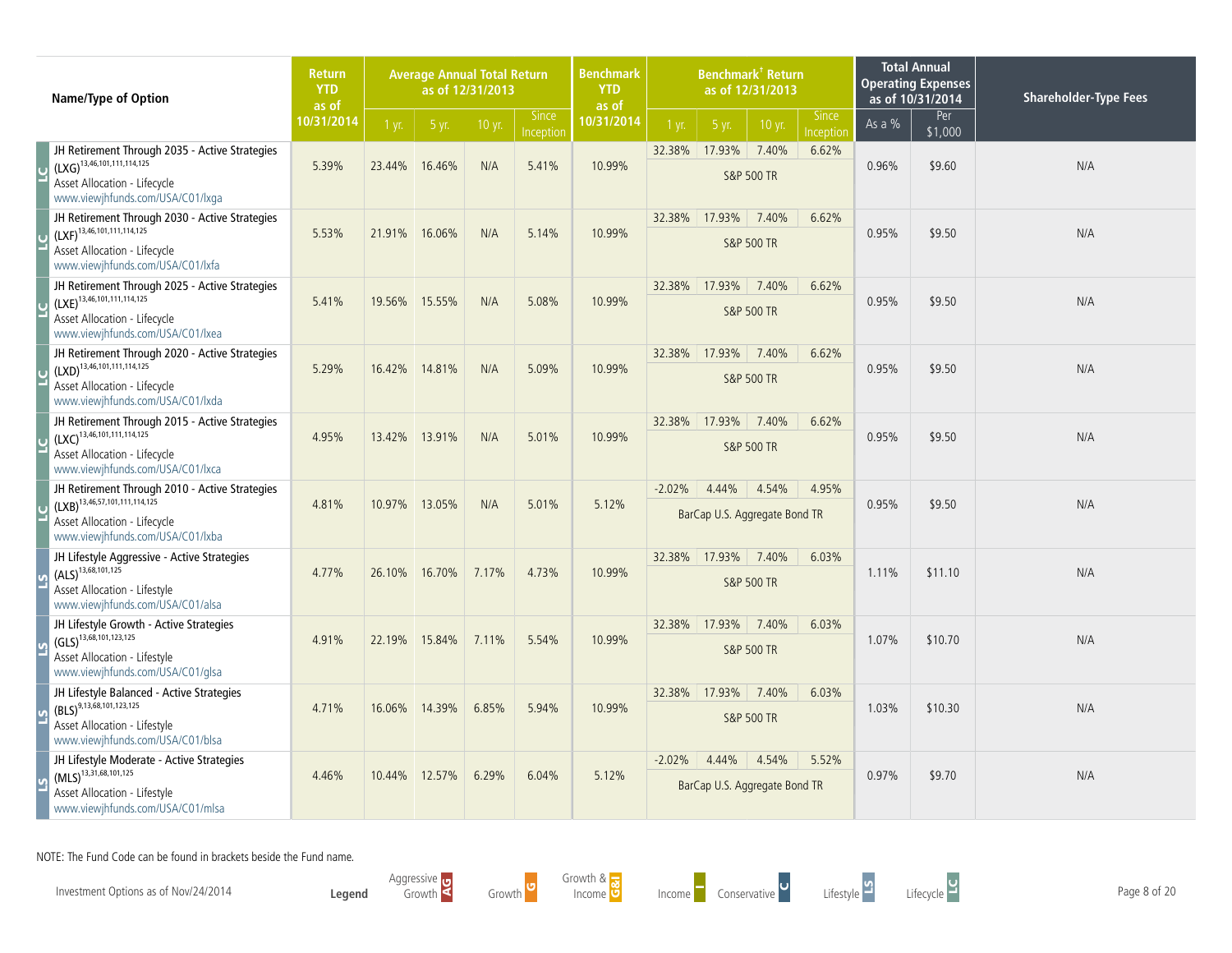| Name/Type of Option                                                                                                                          | <b>Return</b><br><b>YTD</b><br>as of |          | <b>Average Annual Total Return</b> | as of 12/31/2013 |                           | <b>Benchmark<sup>†</sup> Return</b><br><b>Benchmark</b><br>as of 12/31/2013<br><b>YTD</b><br>as of |           |                                                           |                               |                           |          | <b>Total Annual</b><br><b>Operating Expenses</b><br>as of 10/31/2014 | <b>Shareholder-Type Fees</b> |
|----------------------------------------------------------------------------------------------------------------------------------------------|--------------------------------------|----------|------------------------------------|------------------|---------------------------|----------------------------------------------------------------------------------------------------|-----------|-----------------------------------------------------------|-------------------------------|---------------------------|----------|----------------------------------------------------------------------|------------------------------|
|                                                                                                                                              | 10/31/2014                           | $1$ yr.  | 5 yr.                              | 10 yr.           | <b>Since</b><br>Inception | 10/31/2014                                                                                         | 1 yr.     | 5 yr.                                                     | 10 yr.                        | <b>Since</b><br>Inception | As a $%$ | Per<br>\$1,000                                                       |                              |
| JH Lifestyle Conservative - Active Strategies<br>$(CLS)^{13,68,101,125}$<br>Asset Allocation - Lifestyle<br>www.viewjhfunds.com/USA/C01/clsa | 4.34%                                | 5.02%    | 10.14%                             | 5.72%            | 5.99%                     | 5.12%                                                                                              | $-2.02%$  | 4.44%<br>BarCap U.S. Aggregate Bond TR                    | 4.54%                         | 5.52%                     | 0.94%    | \$9.40                                                               | N/A                          |
| International Equity Index Fund<br>$(IIF)^{13,15,21,22,29,76,91,110}$<br>Index<br>www.viewjhfunds.com/USA/C01/iifa                           | $-0.93%$                             | 14.29%   | 11.98%                             | 7.07%            | 6.26%                     | $-0.98%$                                                                                           | 15.28%    | 12.81%<br>MSCI AC World Free ex US                        | 7.56%                         | N/A                       | 0.72%    | \$7.20                                                               | N/A                          |
| Small Cap Index Fund (SCI) <sup>13,22,29,76,91,101</sup><br>Index<br>www.viewjhfunds.com/USA/C01/scia                                        | 1.63%                                | 38.55%   | 19.70%                             | 8.61%            | 7.63%                     | 1.89%                                                                                              | 38.82%    | 20.08%                                                    | 9.07%<br>Russell 2000 TR      | 8.22%                     | 0.76%    | \$7.60                                                               | N/A                          |
| Tocqueville Gold Fund (TGF) <sup>118,123</sup><br>Sector<br>www.viewjhfunds.com/USA/C01/tgfa                                                 | $-7.71%$                             | -48.26%  | 2.60%                              | 3.56%            | 11.69%                    | $-22.13%$                                                                                          | $-48.18%$ | N/A<br>Philadelphia Stock Exchange Gold&Silver            | N/A                           | N/A                       | 1.45%    | \$14.50                                                              | N/A                          |
| Vanguard Energy Fund (VEN) <sup>14,34,120,125</sup><br>Sector<br>www.viewjhfunds.com/USA/C01/vena                                            | $-3.05%$                             | 17.55%   | 12.77%                             | 12.65%           | 12.10%                    | $-2.32%$                                                                                           |           | 14.27% 11.53% 10.67%                                      | <b>MSCI ACWI/Energy</b>       | N/A                       | 0.92%    | \$9.20                                                               | N/A                          |
| T. Rowe Price Science & Technology Fund<br>$(SCT)^{14,62}$<br>Sector<br>www.viewjhfunds.com/USA/C01/scta                                     | 12.47%                               | 43.30%   | 23.98%                             | 7.36%            | 11.14%                    | 9.16%                                                                                              |           | 36.79% 22.39% 7.70%<br>Lipper Science & Technology        |                               | 10.29%                    | 1.25%    | \$12.50                                                              | N/A                          |
| Science & Technology Fund (STF) <sup>13,14,22,57,62,91,92,122</sup><br>Sector<br>www.viewjhfunds.com/USA/C01/stfa                            | 11.50%                               | 43.53%   | 24.55%                             | 8.04%            | 5.21%                     | 9.16%                                                                                              |           | 36.79% 22.39%<br>Lipper Science & Technology              | 7.70%                         | 6.85%                     | 1.24%    | \$12.40                                                              | N/A                          |
| Real Estate Securities Fund (REF) <sup>13,14,57,73</sup><br>Sector<br>www.viewjhfunds.com/USA/C01/refa                                       | 26.37%                               | $-0.20%$ | 16.56%                             | 8.40%            | 9.88%                     | 25.40%                                                                                             | 2.47%     | 16.73%                                                    | 8.40%<br>Morgan Stanley REIT  | N/A                       | 0.89%    | \$8.90                                                               | N/A                          |
| T. Rowe Price Health Sciences Fund (HLS) <sup>12,14,57</sup><br>Sector<br>www.viewjhfunds.com/USA/C01/hlsa                                   | 25.93%                               | 50.86%   | 27.34%                             | 14.87%           | 14.26%                    | 25.60%                                                                                             |           | 51.32% 23.38% 12.02%<br>Lipper Health/Biotechnology Index |                               | 11.92%                    | 1.24%    | \$12.40                                                              | N/A                          |
| Financial Industries Fund (FSF) <sup>12,13,14,15,22,91,131,132</sup><br>Sector<br>www.viewjhfunds.com/USA/C01/fsfa                           | 6.02%                                | 30.75%   | 17.26%                             | 5.49%            | 4.47%                     | 10.60%                                                                                             | 35.62%    | 13.75%                                                    | $-0.25%$<br>S&P 500 Financial | 0.34%                     | 1.01%    | \$10.10                                                              | N/A                          |
| Ivy Asset Strategy Fund (IAS) <sup>33</sup><br>Balanced<br>www.viewihfunds.com/USA/C01/iasa                                                  | $-3.45%$                             |          | 24.32% 13.26% 12.43%               |                  | 9.62%                     | 5.12%                                                                                              | $-2.02%$  | 4.44%<br>BarCap U.S. Aggregate Bond TR                    | 4.54%                         | 3.64%                     | 1.06%    | \$10.60                                                              | N/A                          |
| Mid Cap Index Fund (MCI) <sup>13,22,48,57,76,82,91,101</sup><br>Index<br>www.viewjhfunds.com/USA/C01/mcia                                    | 6.41%                                | 32.89%   | 21.32%                             | 9.84%            | 8.82%                     | 6.89%                                                                                              | 33.50%    | 21.88% 10.35%                                             | S&P MidCap 400 TR             | 9.37%                     | 0.66%    | \$6.60                                                               | N/A                          |

Investment Options as of Nov/24/2014 **Page 9 of 20**<br>Income Conservative Conservative Lifestyle Lifestyle Lifecycle Lifestyle Lifecycle Lifecycle Page 9 of 20

**Legend** Aggressive Growth Growth C Growth &

owth & <mark>.3</mark><br>Income O



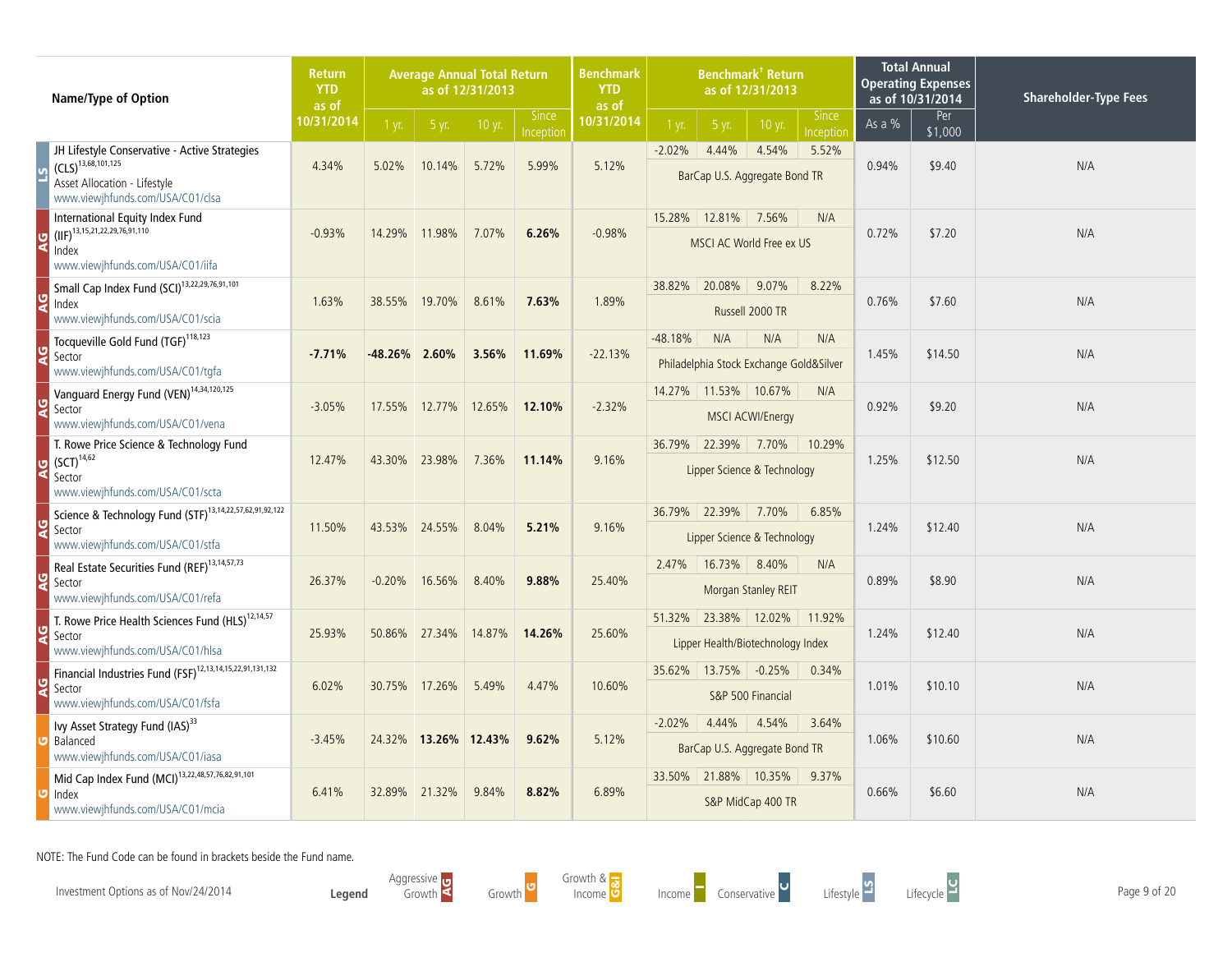| Name/Type of Option                                                                                                                    | <b>Average Annual Total Return</b><br><b>Return</b><br><b>YTD</b><br>as of 12/31/2013<br>as of |         |        | <b>Benchmark</b><br><b>YTD</b><br>as of | Benchmark <sup>†</sup> Return<br>as of 12/31/2013 |            |          | <b>Total Annual</b><br><b>Operating Expenses</b><br>as of 10/31/2014 |                                | <b>Shareholder-Type Fees</b> |        |                |     |
|----------------------------------------------------------------------------------------------------------------------------------------|------------------------------------------------------------------------------------------------|---------|--------|-----------------------------------------|---------------------------------------------------|------------|----------|----------------------------------------------------------------------|--------------------------------|------------------------------|--------|----------------|-----|
|                                                                                                                                        | 10/31/2014                                                                                     | $1$ yr. | 5 yr.  | 10 yr.                                  | <b>Since</b><br>Inception                         | 10/31/2014 | $1$ yr.  | 5 yr.                                                                | 10 yr.                         | <b>Since</b><br>Inception    | As a % | Per<br>\$1,000 |     |
| Total Stock Market Index Fund (TSM) <sup>13,22,29,76,91,101</sup><br>$\overline{\mathbf{U}}$ Index<br>www.viewjhfunds.com/USA/C01/tsma | 8.98%                                                                                          | 33.39%  | 18.46% | 7.69%                                   | 4.48%                                             | 10.03%     | 33.06%   | 18.57%                                                               | 7.96%<br>DJ Wilshire 5000 TR   | 4.73%                        | 0.66%  | \$6.60         | N/A |
| Utilities Fund (ULT) <sup>12,13,14,22,91,115</sup><br>Sector<br>www.viewjhfunds.com/USA/C01/ulta                                       | 14.40%                                                                                         | 20.57%  | 17.37% | 13.18%                                  | 7.98%                                             | 23.11%     | 13.21%   | 10.16%<br>S&P 500 Sec/Utilities TR                                   | 9.22%                          | 3.33%                        | 1.05%  | \$10.50        | N/A |
| Franklin Founding Funds Allocation Fund<br>$\sqrt{(TFF)^{7,61,128,132}}$<br>Balanced<br>www.viewjhfunds.com/USA/C01/tffa               | 3.43%                                                                                          | 23.61%  | 15.47% | 6.64%                                   | 7.49%                                             | 10.99%     | 32.38%   | 17.93%                                                               | 7.40%<br><b>S&amp;P 500 TR</b> | 8.40%                        | 1.12%  | \$11.20        | N/A |
| BlackRock Global Allocation Fund (BGA) <sup>3,57,63</sup><br>Balanced<br>www.viewjhfunds.com/USA/C01/bgaa                              | 2.17%                                                                                          | 14.42%  | 10.15% | 8.19%                                   | 10.56%                                            | 4.83%      | 24.67%   | 15.61%                                                               | 7.86%<br><b>FTSE World</b>     | N/A                          | 1.23%  | \$12.30        | N/A |
| American Balanced Fund (ABF) <sup>31,38,40,50,61,65</sup><br>Balanced<br>www.viewjhfunds.com/USA/C01/abfa                              | 6.84%                                                                                          | 21.49%  | 14.45% | 6.77%                                   | 10.69%                                            | 10.99%     | 32.38%   | 17.93%                                                               | 7.40%<br>S&P 500 TR            | 11.53%                       | 0.89%  | \$8.90         | N/A |
| Capital Income Builder (CIB) <sup>13,37,61,65</sup><br>Balanced<br>www.viewjhfunds.com/USA/C01/ciba                                    | 6.91%                                                                                          | 14.68%  | 11.40% | 6.99%                                   | 9.56%                                             | 10.99%     | 32.38%   | 17.93%                                                               | 7.40%<br><b>S&amp;P 500 TR</b> | 9.33%                        | 0.90%  | \$9.00         | N/A |
| The Income Fund of America (IFA) <sup>13,37,61,65</sup><br>Balanced<br>www.viewjhfunds.com/USA/C01/ifaa                                | 7.65%                                                                                          | 17.94%  | 14.00% | 6.95%                                   | 11.13%                                            | 10.99%     | 32.38%   | 17.93%                                                               | 7.40%<br><b>S&amp;P 500 TR</b> | 11.01%                       | 0.89%  | \$8.90         | N/A |
| PIMCO All Asset Fund (AAF) <sup>39,115</sup><br>Balanced<br>www.viewjhfunds.com/USA/C01/aafa                                           | 3.96%                                                                                          | 0.20%   | 10.19% | 6.26%                                   | 7.04%                                             | 2.38%      | $-5.59%$ | 4.80%<br>BarCap US Govt Infln Lkd 1-10 Yr TR                         | 4.38%                          | 4.85%                        | 1.48%  | \$14.80        | N/A |
| 500 Index Fund (IND) <sup>9,13,22,76,91,101,110</sup><br>Index<br>www.viewjhfunds.com/USA/C01/inda                                     | 10.43%                                                                                         | 31.72%  | 17.34% | 6.84%                                   | 8.49%                                             | 10.99%     | 32.38%   | 17.93%                                                               | 7.40%<br><b>S&amp;P 500 TR</b> | 9.22%                        | 0.63%  | \$6.30         | N/A |

Aggressive Growth Growth





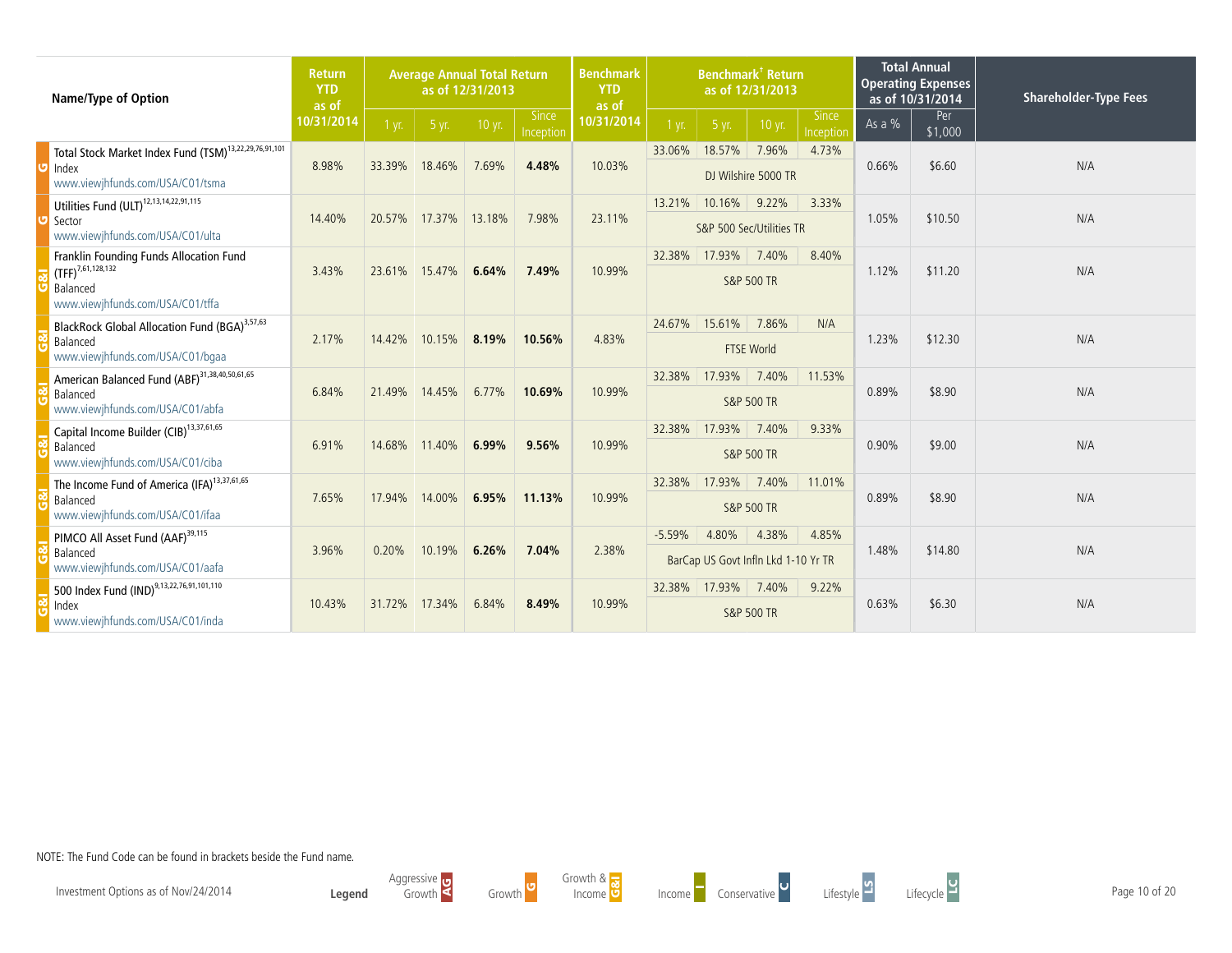| <b>Name/Type of Option</b>                                                                                                                | <b>Return</b><br><b>YTD</b><br>as of<br>10/31/2014 | <b>Average Annual Total Return</b><br>as of 12/31/2013 |       |        |                           | <b>Benchmark</b><br><b>YTD</b><br>as of | Benchmark <sup>†</sup> Return<br>as of 12/31/2013 |                                                |        |                           | <b>Total Annual</b><br><b>Operating Expenses</b><br>as of 10/31/2014 |                 | <b>Shareholder-Type Fees</b>                                                                                                                                                                                                                                                                                                                                                                                                                                                                                                                                                                                                                                                                                                                                                                                                                                                            |
|-------------------------------------------------------------------------------------------------------------------------------------------|----------------------------------------------------|--------------------------------------------------------|-------|--------|---------------------------|-----------------------------------------|---------------------------------------------------|------------------------------------------------|--------|---------------------------|----------------------------------------------------------------------|-----------------|-----------------------------------------------------------------------------------------------------------------------------------------------------------------------------------------------------------------------------------------------------------------------------------------------------------------------------------------------------------------------------------------------------------------------------------------------------------------------------------------------------------------------------------------------------------------------------------------------------------------------------------------------------------------------------------------------------------------------------------------------------------------------------------------------------------------------------------------------------------------------------------------|
|                                                                                                                                           |                                                    | $1$ yr.                                                | 5 yr. | 10 yr. | <b>Since</b><br>Inception | 10/31/2014                              | 1 yr.                                             | 5 yr.                                          | 10 yr. | <b>Since</b><br>Inception | As a $%$                                                             | Per.<br>\$1,000 |                                                                                                                                                                                                                                                                                                                                                                                                                                                                                                                                                                                                                                                                                                                                                                                                                                                                                         |
| John Hancock Stable Value Fund<br>$(MSV)^{13,26,27,39,52,89}$<br>High Quality Short Term Fixed Income<br>www.viewjhfunds.com/USA/C01/msva | 1.09%                                              | 1.56%                                                  | 1.91% | N/A    | 2.73%                     | 0.03%                                   | 0.05%                                             | 0.09%<br>Citigroup U.S. Domestic 3 Mo TBill TR | .58%   | 1.34%                     | 1.05%                                                                | \$10.50         | Participant-directed withdrawals from this<br>Fund are normally processed on the next<br>business day if the withdrawal request<br>is received on or before 12 noon on a<br>business day. However, such withdrawals<br>may be subject to a delay of up to 7 or 30<br>additional calendar days if it is determined,<br>respectively, that such delay is necessary to<br>maintain adequate liquidity for, or to avoid<br>an adverse impact on, the underlying trust or<br>investment vehicle. In addition, plan-directed<br>withdrawals and certain participant-directed<br>withdrawals that are deemed to be plan-<br>directed withdrawals may be subject to up to a<br>12-month hold or a market value adjustment.<br>Where such, or any other, restrictions or<br>market value adjustments are imposed by<br>the underlying trust, these will apply to your<br>investment in the Fund. |



Growth Growth <sup>G</sup>







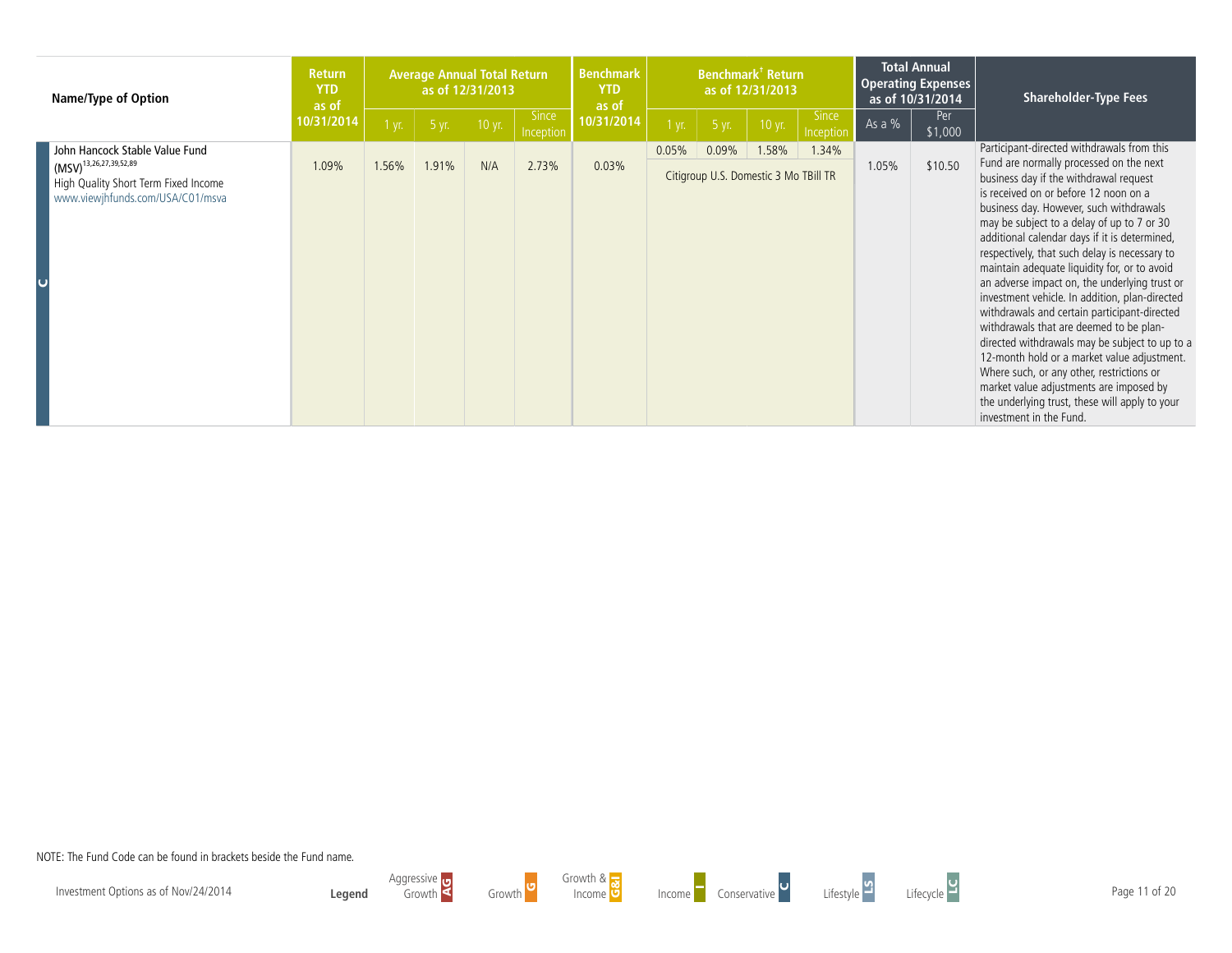#### **FIXED RETURN INVESTMENTS**

The table below focuses on the performance as well as the fees and expenses of investment options that have a fixed or stated return. The table also shows the annual 'new money' rate for each Guaranteed Interest Account, t length of the option, and other information relevant to performance.

| <b>Name/Type of Option</b>                                                                                                                       | <b>Return</b><br>as of<br>11/01/2014 | <b>Term</b> | <b>Other</b>                                                                                                                                                                                                                                                                                                                                                                                                                                                                                                                                                                                                                                                                                                                           | <b>Total Annual</b><br><b>Operating Expenses</b><br>as of 10/31/2014<br>Per<br>As a $%$<br>\$1,000 |  | <b>Shareholder-Type Fees</b>                                                                                                                                                                                                                                                                                                                                                                                                                                                                                                                                                                                    |  |  |
|--------------------------------------------------------------------------------------------------------------------------------------------------|--------------------------------------|-------------|----------------------------------------------------------------------------------------------------------------------------------------------------------------------------------------------------------------------------------------------------------------------------------------------------------------------------------------------------------------------------------------------------------------------------------------------------------------------------------------------------------------------------------------------------------------------------------------------------------------------------------------------------------------------------------------------------------------------------------------|----------------------------------------------------------------------------------------------------|--|-----------------------------------------------------------------------------------------------------------------------------------------------------------------------------------------------------------------------------------------------------------------------------------------------------------------------------------------------------------------------------------------------------------------------------------------------------------------------------------------------------------------------------------------------------------------------------------------------------------------|--|--|
| 10-Year Guaranteed (10YC) <sup>66,71,78,83</sup><br>1.00%<br>10-year<br>Ten Year Guaranteed Interest Account<br>www.viewjhfunds.com/USA/C01/giaa |                                      |             | "Return" shown represents the annual interest rates that is established<br>on the first day of the month indicated. That interest rate is applied to<br>all contributions made to the account in that month. John Hancock may<br>adjust the rate of return prospectively, as each month, a new rate is<br>declared and applied to contributions made that month. You may call<br>1-800-395-1113 to obtain the most recent rate.<br>At the end of each reporting year, a "composite interest rate" is<br>determined. The composite interest rate is a dollar-weighted average<br>rate of all contributions to that Guaranteed Interest Account during that<br>reporting year. A separate composite interest rate is calculated for each | N/A<br>N/A                                                                                         |  | Transfers between a Guaranteed Interest Account and<br>other investment options (except for transfers between<br>Guaranteed Interest Accounts) may be permitted (at book<br>value) under the terms of your plan's contract with John<br>Hancock. Some conditions apply, including limitations as to<br>permitted transfer dates, noted on your quarterly statement,<br>if applicable. Transfers that are initiated on dates other<br>than those specified in the contract may be subject to a<br>market value adjustment. Similarly, withdrawals taken<br>from Guaranteed Interest Accounts prior to the end of |  |  |
|                                                                                                                                                  |                                      |             | GIA term and each reporting year, if applicable. For example, separate<br>composite interest rates would be calculated for deposits made to the 3-<br>year and 10-year GIAs. Further, separate composite interest rates would<br>be calculated for the 3-year GIAs from one reporting year to another.<br>The GIA balance will continue to earn that reporting year's composite<br>interest rate until the end of the quaranteed term. Participants with<br>assets in a Guaranteed Interest Account can obtain more information<br>on the composite interest rate that applies to their account by calling<br>Participant Services at 1-800-395-1113 or viewing their most current<br>Participant Statement.                           |                                                                                                    |  | the quarantee period, may be subject to a market value<br>adjustment. Book value transfers are subject to an annual<br>20% book value transfer limit for each Guaranteed Interest<br>Account balance. Transfers in excess of this limit are made at<br>the lesser of book and market value.                                                                                                                                                                                                                                                                                                                     |  |  |

**Please visit www.ps.jhancockpensions.com/assets/pdfs/SPARK\_Glossary.pdf for a glossary of investment terms relevant to the investment options under this plan.**

NOTE: The Fund Code can be found in brackets beside the Fund name.







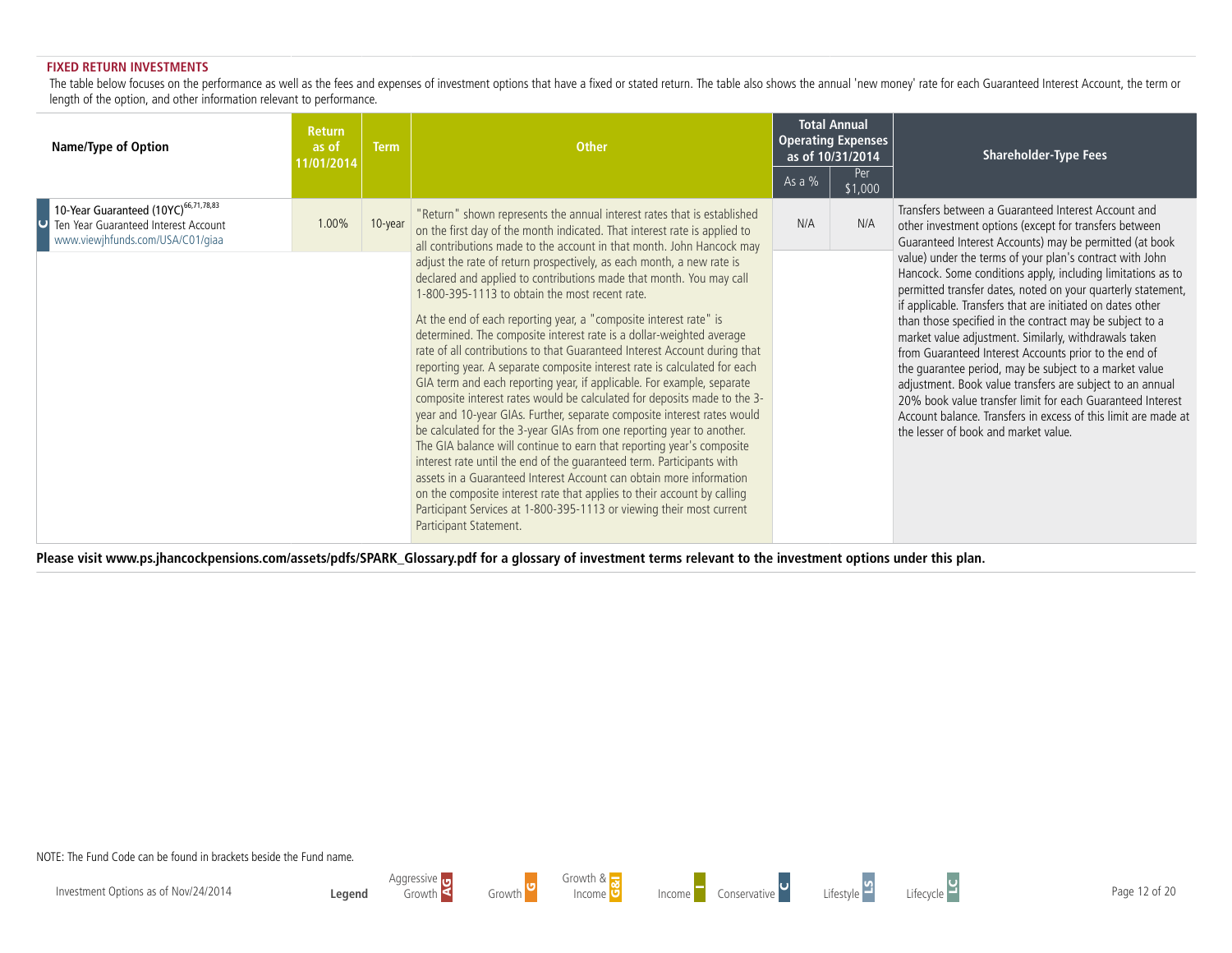# **IMPORTANT NOTES**

The performance data for a sub-account for any period prior to the subaccount Inception Date is hypothetical based on the performance of the underlying investment since inception of the underlying investment. All other performance data is actual (except as otherwise indicated). Returns for any period greater than one year are annualized. Performance data reflects changes in the prices of a sub-account's investments (including the shares of an underlying mutual fund or collective trust), reinvestment of dividends and capital gains and deductions for the expense ratio.

\* Your company's qualified retirement plan offers participants the opportunity to contribute to investment options available under a group annuity contract with John Hancock Life Insurance Company (U.S.A.) (John Hancock USA). These investment options may be sub-accounts (pooled funds) investing directly in underlying mutual funds, or they may be Guaranteed Interest Accounts.

The placement of investment options within style boxes and according to potential risk/return shows John Hancock USA's assessment of those options relative to one another and should not be used to compare these investment options with other investment options available outside John Hancock USA.

† Index Performance: Index performance shown is for a broad-based securities market index. Indices are unmanaged and cannot be invested in directly. Index returns were prepared using Morningstar, Inc. software and data. The performance of an Index does not include any portfolio or insurance-related charges. If these charges were reflected, performance would be lower. Past performance is not a guarantee of future results.

<sup>3</sup>This sub-account was introduced November 7, 2008.

<sup>5</sup>The underlying fund changed its name effective on or about May 5, 2008. Performance shown for periods prior to that date reflect the results under its former name. The name of this sub-account changed effective on or about May 5, 2008 to more accurately reflect the name of the underlying fund.

 $7$ This sub-account was introduced May 2, 2008.

 $8$ The underlying fund changed its name effective on or about May 10, 2010. Performance shown for periods prior to that date reflect the results under its former name. The name of this sub-account changed effective on or about May 10, 2010 to more accurately reflect the name of the underlying fund.

<sup>9</sup> Account balance reported may include assets transferred from another Fund, which was permanently closed on or about April 30, 2007. Contact your John Hancock representative for more information.

 $12$ This sub-account was introduced April 27, 2001.

 $13$ The total revenue John Hancock receives on this Fund is higher than those advised or sub-advised exclusively by unaffiliated entities. John Hancock and its affiliates provide exclusive advisory and sub-advisory services for the underlying fund. For these services, John Hancock and its affiliates receive additional fees which are included in the underlying fund expense ratio (i.e. Fund Expense Ratio or FER).

 $14$ The underlying fund concentrates its investments in a sector of the market. A portfolio of this type may be riskier or more volatile in price than one that invests in more market sectors.

<sup>15</sup> Account balance reported for this Fund may include assets transferred from another Fund, which will be permanently closed on or about April 26, 2010. Consult your John Hancock representative for more information.

<sup>16</sup>The underlying fund's manager or subadviser changed its name from DFA & Invesco AIM to DFA & Invesco Advisers, Inc. on or about May 10, 2010. Contact your John Hancock representative for more information.

 $17$ This sub-account previously invested in a different underlying portfolio. It began investing in the current underlying portfolio effective May 5, 2003. Performance shown for periods prior to that date is based on the performance of the current underlying portfolio.

<sup>18</sup>The underlying fund's manager or subadviser changed its name from Invesco AIM Capital Management to Invesco Advisers, Inc. on or about May 10, 2010. Contact your John Hancock representative for more information.

 $19$ This sub-account previously invested in a different share class of the same underlying portfolio. It began investing in the current share class effective on or about May 7, 2007. Performance shown for periods prior to that date is based on the performance of the current share class.

 $20$ <sup>20</sup>The manager for the underlying fund and its objectives changed effective on or about November 30, 2006. Performance shown for periods prior to that date reflect the results under its former manager.

 $21$ This sub-account previously invested in a different underlying portfolio. It began investing in the current underlying portfolio effective May 17, 2004. Performance shown for periods prior to that date is based on the performance of the current underlying portfolio.

 $22$ The underlying fund changed its name effective on or about May 9, 2011. Performance shown for periods prior to that date reflect the results under its former name.

<sup>23</sup> Account balance reported may include assets transferred from another Fund, which was permanently closed on or about October 29, 2007. Consult your John Hancock representative for more information.

 $25$ This sub-account was recently introduced on November 5, 2007 and may not be available in all states. Contact your John Hancock representative to determine if this sub-account is available to your plan.

<sup>26</sup>Not available to defined benefit plans. Consult your John Hancock representative for details.

 $27$ The underlying fund's manager or subadviser changed its name from John Hancock Life Insurance Company to John Hancock Life Insurance Company (U.S.A.) on or about May 10, 2010. Contact your John Hancock representative for more information.

 $^{29}$ This sub-account was introduced August 21, 2000.

 $30$ This sub-account previously invested in a different underlying portfolio. It began investing in the current underlying portfolio effective November 25, 2002. Performance shown for periods prior to that date is based on the performance of the current underlying portfolio.

<sup>31</sup> Account balance reported may include assets transferred from another Fund, which was permanently closed on or about April 27, 2009. Contact your John Hancock representative for more information.

 $32$ This sub-account previously invested in a different underlying portfolio. It began investing in the current underlying portfolio effective June 1, 2009. Performance shown for periods prior to that date is based on the performance of the current underlying portfolio. The name of this subaccount changed effective on or about June 1, 2009 to more accurately reflect the name of the underlying fund.

<sup>33</sup>This sub-account was introduced May 29, 2009.

<sup>34</sup>This sub-account was introduced September 6, 2002.

<sup>36</sup>This sub-account previously invested in a different share class of the same underlying portfolio. It began investing in the current share class effective on or about May 10, 2010. Performance shown for periods prior to that date is based on the performance of the current share class.

<sup>37</sup>This sub-account was introduced July 25, 2008.

<sup>38</sup>This sub-account was introduced May 2, 2003.

<sup>39</sup>This sub-account was introduced May 14, 2004.

<sup>40</sup>This sub-account previously invested in a different share class of the same underlying portfolio. It began investing in the current share class effective on or about July 28, 2008. Performance shown for periods prior to that date is based on the performance of the current share class.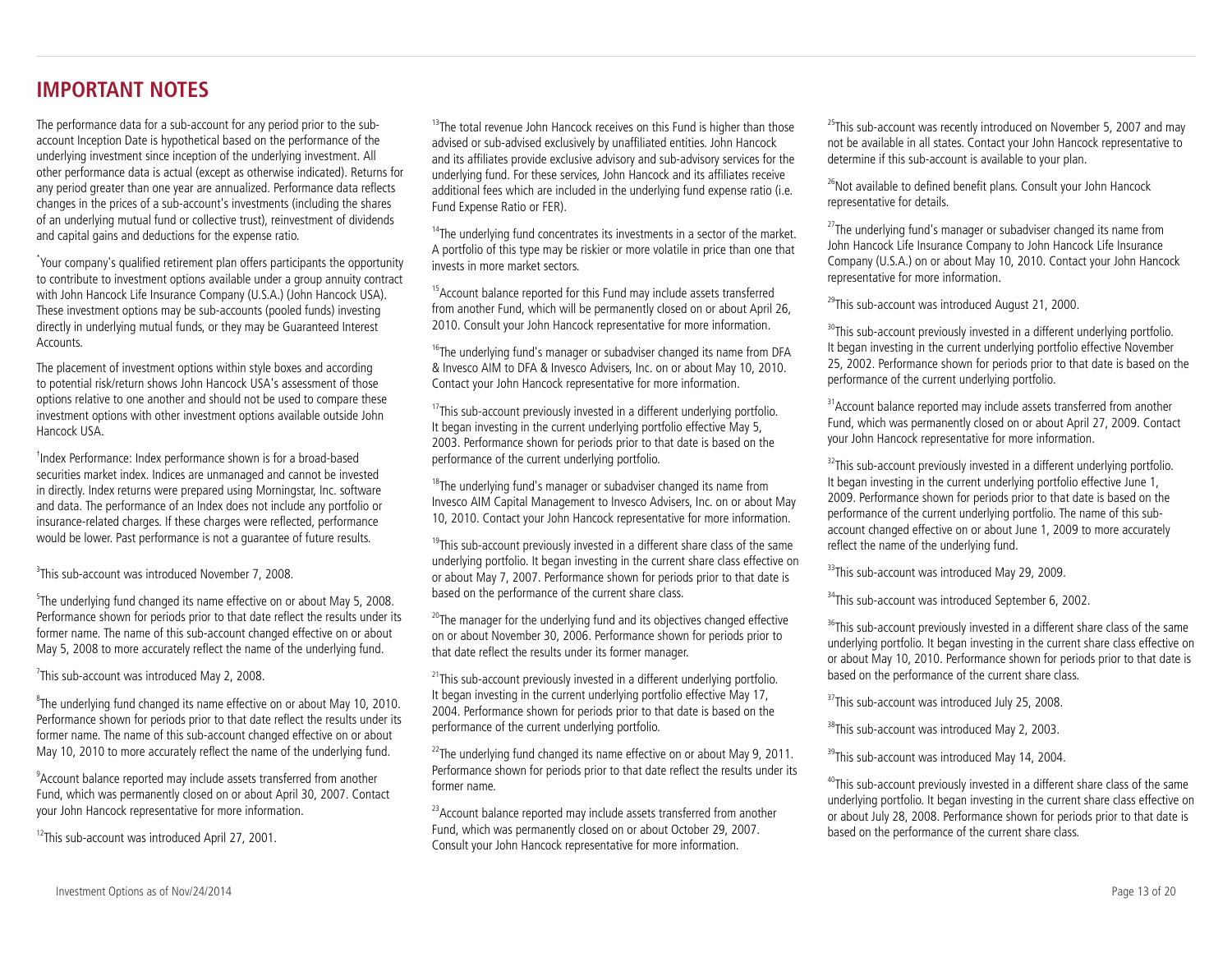<sup>41</sup> Account balance reported may include assets transferred from another Fund, which was permanently closed on or about October 27, 2008. Contact your John Hancock representative for more information.

 $42$ The name of this sub-account changed effective on or about November 9, 2009 to more accurately reflect the name of the underlying fund. Contact your John Hancock representative for more information.

43Important Redemption Fee Information: Domini Social Equity Fund - Effective August 18, 2008, the underlying fund will impose a 2% redemption fee on all selling/exchanges of the fund over \$25,000 within a thirty-day period. The ''First-In/First-Out'' (''FIFO'') method was used to determine whether the shares have been held for the prescribed holding period and, therefore, whether the redemption fee will be applied.

<sup>44</sup>The underlying fund's manager or subadviser changed its name from AIM Investments, Inc. to Invesco AIM Capital Management on or about November 10, 2008. Contact your John Hancock representative for more information.

<sup>45</sup>The portfolio concentrates its investments in high yield/high risk fixed income securities, also known as junk bonds, which carry a much greater risk of default and tend to be more volatile than higher rated bonds.

<sup>46</sup>The name of this sub-account changed effective on or about August 2, 2010.

<sup>47</sup> Account balance reported may include assets transferred from another sub-account which was permanently closed between April 22, 2005 and May 7, 2005.

<sup>48</sup>Account balance reported may include assets transferred from another Fund, which was permanently closed on or about October 25, 2010. Please contact your John Hancock representative for more information.

49The underlying fund added Invesco AIM Capital Management as a cosub-adviser on or about November 10, 2008. Contact your John Hancock representative for more information.

<sup>50</sup> Account balance reported may include assets transferred from another Fund which was permanently closed between April 25, 2004 and May 1, 2004.

<sup>51</sup>Effective June 1, 2009, the underlying fund changed its name to the Domini Social Equity Fund Investor Shares.

<sup>52</sup>John Hancock Stable Value Fund: Qualified retirement plans that select the John Hancock Stable Value Fund as an eligible investment option under the group annuity contract are restricted from selecting any fixed-income investment options for the plan deemed to be 'Competing', including (i) any book value fixed income Fund, (ii) any other fixed income Fund with a targeted average duration of three (3) years or less, including but not limited to, a money market Fund or a short-term bond Fund, or (iii) any guaranteed interest account (other than a ten (10) year maturity guaranteed interest account maintained by an affiliate of John Hancock Life Insurance Company (U.S.A.) originally offered prior to May 1, 2006). Contact your John Hancock representative for details.

An investment in the John Hancock Stable Value Fund is not an insured deposit, nor an obligation of, nor guaranteed by, John Hancock USA, the Fund's Trustee or its Advisor, The Federal Deposit Insurance Corporation (FDIC) or any government agency, and is subject to certain market risks. However, through its Stabilizing Agreements with one or more Stability Providers, the Fund is designed to meet Department of Labor requirements for 'grandfathered' default contributions under 29 CFR 2550.404c-5(e)(4) (v). Although the portfolio will seek to maintain a stable value, there is a risk that it will not be able to do so, and participants may lose their investment if both the Fund's investment portfolio and the Stability Provider(s) fail. Neither John Hancock USA nor the Trustee guarantees the performance of the Stability Provider(s). Investments in the Fund will accrue interest at the applicable monthly crediting rate, which rate will be set based upon a formula but may be adjusted from time to time as agreed upon by the Stability Provider(s) and John Hancock Life Insurance Company (U.S.A.). The actual market value of the underlying assets may, at times, be greater than or less than the book value of the Fund. Any difference between the market value and book value will be taken into consideration when setting future crediting rates.

The FER for the underlying fund includes an advisory fee payable to John Hancock Life Insurance Company (U.S.A.) for services provided to the Trustee, as well as a management fee to John Hancock USA and/or its affiliates in connection with the management of one of the underlying investments. For further details on these fees and certain risks that may apply please refer to the Offering Memorandum. Contact your John Hancock representative if you wish to obtain a copy. Effective January 10, 2011, the John Hancock Stable Value Fund is not available to Puerto Rico plans described in Section 1022(i)(1) of ERISA or to Group or Master Trusts that include assets of such plans.

Units of the Fund have not been registered under the Securities Act of 1933, as amended, or under the securities laws of any other jurisdiction; and the Fund is not registered under the Investment Company Act of 1940, as amended, or other applicable law, and participants are not entitled to the protections of such Act. The John Hancock Stable Value Fund invests a portion of its assets in a separate investment account maintained by John Hancock Life & Health Insurance Company (''John Hancock Life & Health''), an affiliate of John Hancock USA, which has claimed an exclusion from the definition of the term ''Commodity Pool Operator'' under CFTC Regulation 4.5 under the Commodity Exchange Act with respect to its operation of such separate account and, therefore, John Hancock Life & Health is not subject to registration or regulation as a pool operator under Regulation 4.5 for such separate account.

<sup>53</sup>This sub-account was introduced on or about May 6, 2005.

<sup>54</sup> Account balance reported may include assets transferred from another Fund, which was permanently closed on or about April 18, 2011. Please contact your John Hancock representative for more information.

<sup>55</sup>This sub-account previously invested in a different underlying portfolio. It began investing in the current underlying portfolio effective on or about May 7, 2005. Performance shown for periods prior to that date is based on the performance of the current underlying portfolio.

<sup>56</sup>This sub-account previously invested in a different share class of the same underlying portfolio. It began investing in the current share class effective on or about November 10, 2008. Performance shown for periods prior to that date is based on the performance of the current share class.

<sup>57</sup>Account balance reported may include assets transferred from another Fund, which was permanently closed on or about October 26, 2009. Contact your John Hancock representative for more information.

<sup>59</sup>Important Redemption Fee Information: T. Rowe Price Small Cap Value Fund - Effective January 1, 2005, the underlying fund will impose a 1% redemption fee on all selling/exchanges of the fund within a 90-day period. The 'First-In/First-Out' ('FIFO') method will be used to determine whether the shares have been held for the prescribed holding period and, therefore, whether the redemption fee will be applied.

 $61$ This sub-account previously invested in a different share class of the same underlying portfolio. It began investing in the current share class effective on or about November 9, 2009. Performance shown for periods prior to that date is based on the performance of the current share class.

 $62$  Account balance reported may include assets transferred from another Fund which was permanently closed between April 25, 2003 and May 5, 2003.

<sup>63</sup>The underlying fund share class was recently renamed on June 1, 2009. There was no impact to the share class pricing or any material impact to the underlying fund as a result of this renaming.

 $64$ This sub-account previously invested in a different share class of the same underlying portfolio. It began investing in the current share class effective on or about November 8, 2010. Performance shown for periods prior to that date is based on the performance of the current share class.

<sup>65</sup>This sub-account previously invested in a different share class of the same underlying portfolio. It began investing in the current share class effective on or about June 1, 2009. Performance shown for periods prior to that date is based on the performance of the current share class.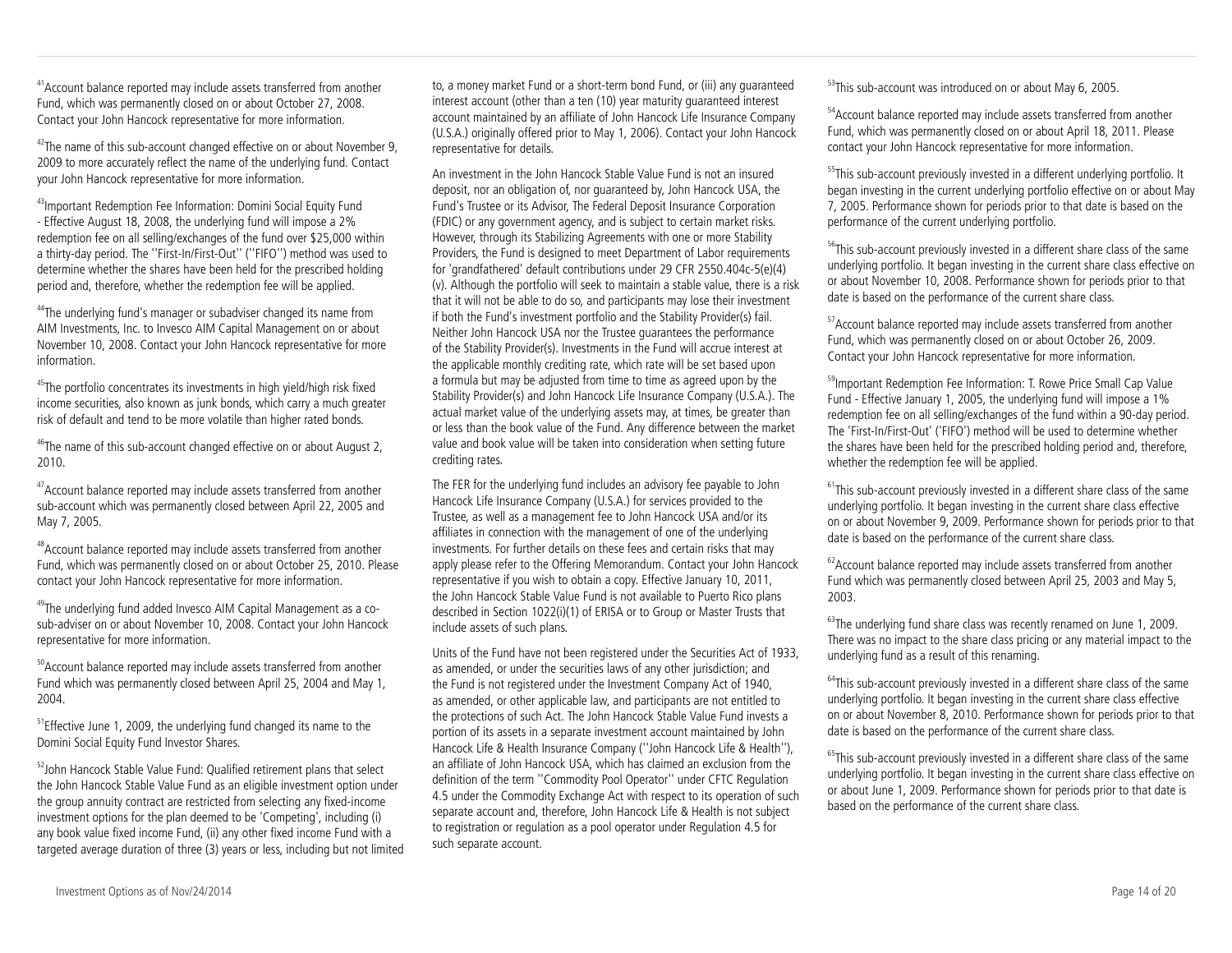$66$ Effective November 5, 2012, these Funds will no longer be available to New Business. Please contact your John Hancock representative for more details.

 $67$ The underlying fund changed its name effective on or about November 8, 2010. Performance shown for periods prior to that date reflect the results under its former name. The name of this sub-account changed effective on or about November 8, 2010 to more accurately reflect the name of the underlying fund.

 $68$ This sub-account previously invested in another underlying portfolio. It began investing in the current underlying portfolio effective October 14, 2005. Performance shown for periods prior to that date is based on the performance of the current underlying portfolio. Performance shown for all periods has been adjusted to reflect the current sub-account charge and would be lower if it reflected the sub-account charge that was in effect prior to October 14, 2005, which was .20% higher than the current sub-account charge.

 $^{69}$ The sub-adviser or manager changed its name on or about May 6, 2006. Performance shown for periods prior to that date reflect the results under the sub-adviser's former name.

 $71$ Only available under certain limited circumstances. Consult your John Hancock representative for more information.

 $73$ This sub-account previously invested in a different underlying portfolio. It began investing in the current underlying portfolio effective October 14, 2005.

 $74$ The name of this sub-account changed effective on or about May 6, 2006 to more accurately reflect the name of the underlying fund. Contact your John Hancock representative for more information.

 $75$ The underlying fund changed its sub-advisor on June 1, 2009 from Munder Capital Management and Invesco AIM Capital Management to Dimensional Fund Advisors, Inc. (DFA) and Invesco AIM Capital Management.

<sup>76</sup>None of the Index Funds or the underlying John Hancock Trust Index Trusts or ETFs are sponsored, endorsed, managed, advised, sold or promoted by any of the respective companies that sponsor the broad-based securities market index, and none of these companies make any representation regarding the advisability of investing in the Index Fund.

 $77$ The underlying fund changed its sub-advisor on November 8, 2010 from Van Kampen Investments to Invesco Advisers, Inc.

 $78$ Guaranteed Interest rates shown are gross ARA rates and assume the issuance of a contract at the beginning of each period shown. Actual return may vary depending on the administrative expense and, if applicable, the Sales and Service fee for the contract. The sales and service fee for

the contract is the same as that shown for the sub-accounts under the contract. For regular ongoing contributions, interest rates are published at the beginning of each month and apply to all such contributions in that month. For other types of contributions, interest rates may change during the month. An investment in a guaranteed interest account is not insured or guaranteed by The Federal Deposit Insurance Corporation or any other government agency. Although the guaranteed interest accounts seek to preserve the value of an investment, it is possible to lose money by investing in these portfolios. Guaranteed interest rates are based upon the claims paying ability of the issuing company.

<sup>80</sup>This sub-account previously invested in a different underlying portfolio. It began investing in the current underlying portfolio effective April 30, 2001. Performance shown for periods prior to that date is based on the performance of the current underlying portfolio.

<sup>81</sup>This sub-account previously invested in a different underlying portfolio. It began investing in the current underlying portfolio effective February 9, 2004. Performance shown for periods prior to that date is based on the performance of the current underlying portfolio.

 $82$  Account balance reported may include assets transferred from another Fund, which was permanently closed on or about October 30, 2006. Contact your John Hancock representative for more information.

<sup>83</sup>This investment option is deemed a "Competing" investment option with the John Hancock Stable Value Fund and may not be available. An investment in this portfolio is not insured or guaranteed by The Federal Deposit Insurance Corporation or any other government agency. Although the underlying portfolio seeks to preserve the value of an investment, it is possible to lose money by investing in this portfolio.

<sup>85</sup> Account balance reported may include assets transferred from another Fund, which was permanently closed on or about April 22, 2006. Contact your John Hancock representative for more information.

<sup>87</sup>This sub-account was introduced November 5, 2010.

<sup>89</sup>This sub-account previously invested in a different underlying portfolio. It began investing in the current underlying portfolio effective on or about May 6, 2006. Performance shown for periods prior to that date is based on the performance of the current underlying portfolio.

<sup>90</sup> Account balance reported may include assets transferred from another Fund, which was permanently closed on or about April 28, 2008. Contact your John Hancock representative for more information.

<sup>91</sup>The underlying John Hancock Variable Insurance Trust portfolio is not a retail mutual fund and is only available under variable annuity contracts, variable life policies or through participation in tax qualified retirement plans. Although the portfolios' investment adviser or sub-advisers may

manage retail mutual funds with similar names and investment objectives, no representation is made, and no assurance is given, that any portfolio's investment results will be comparable to the investment results of any other fund, including other funds with the same investment adviser or sub-adviser. Past performance is no guarantee of future results.

 $92$ The underlying fund changed its sub-adviser from T. Rowe Price solely to T. Rowe Price and RCM on or about November 6, 2006. Performance shown for periods prior to that date reflect the results under the former sub-adviser.

<sup>96</sup>Changes were made to this sub-account effective on or about October 30, 2006. Contact a John Hancock representative for more information.

 $97$ This sub-account was introduced May 6, 2011.

<sup>98</sup>This sub-account previously invested in a different share class of the same underlying portfolio. It began investing in the current share class effective on or about May 9, 2011. Performance shown for periods prior to that date is based on the performance of the current share class.

<sup>101</sup>The underlying fund changed its sub-advisor on December 15, 2010 from MFC Global Investment Management (U.S.A.) Limited to John Hancock Asset Management, a division of Manulife Asset Management (North America) Limited.

 $102$ This sub-account previously invested in a different underlying portfolio. It began investing in the current underlying portfolio effective November 7, 2011. Performance shown for periods prior to that date is based on the performance of the current underlying portfolio. The name of this sub-account changed effective on or about November 7, 2011 to more accurately reflect the name of the underlying fund.

 $103$ The underlying fund changed its name effective on or about November 7, 2011. Performance shown for periods prior to that date reflect the results under its former name. The name of this sub-account changed effective on or about November 7, 2011 to more accurately reflect the name of the underlying fund.

<sup>106</sup> Account balance reported may include assets transferred from another Fund, which was permanently closed on or about April 23, 2012. Please contact your John Hancock representative for more information.

 $107$ This sub-account previously invested in a different underlying fund. It began investing in the current underlying fund effective May 4, 2012. Performance shown for periods prior to that date is based on the performance of the current underlying fund. The name of this sub-account changed effective on or about May 4, 2012 to more accurately reflect the name of the underlying fund.

<sup>110</sup>This sub-account previously invested in a different underlying portfolio. It began investing in the current underlying portfolio effective November 2, 2012. Performance shown for periods prior to that date is based on the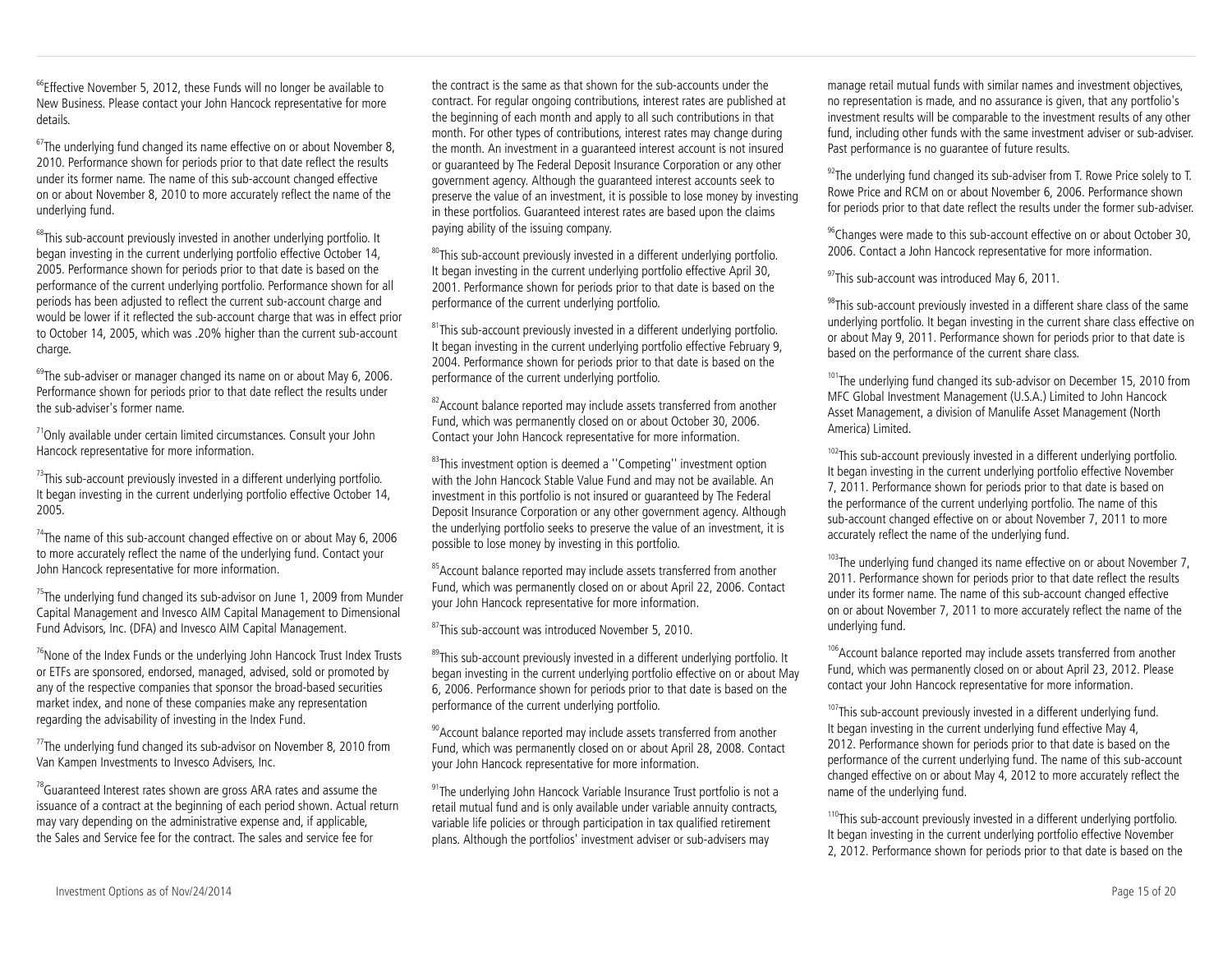performance of the previous underlying portfolio/sub-account. The name of this sub-account may change effective on or about November 2, 2012 to more accurately reflect the name of the underlying fund.

<sup>111</sup>The underlying fund changed its name effective on or about November 2, 2012. Performance shown for periods prior to that date reflect the results under its former name. The name of this sub-account changed effective on or about November 2, 2012 to more accurately reflect the name of the underlying fund.

<sup>114</sup>If John Hancock has been provided with your date of birth and no investment instructions at the time of enrollment, then, on the date of your enrollment, you will be default enrolled into a Target Date (Lifecycle Portfolio) based on your year of birth and a retirement age of 67, and subject to the Target Date then in existence.

<sup>115</sup> Account balance reported may include assets transferred from another Fund, which was permanently closed on or about April 22, 2013. Please contact your John Hancock representative for more information.

<sup>117</sup> Account balance reported may include assets transferred from another Fund, which was permanently closed on or about October 21, 2013. Please contact your John Hancock representative for more information.

<sup>118</sup>This sub-account was introduced November 8, 2013.

<sup>119</sup>The underlying fund expense ratio shown includes an annualized charge of 0.06% accrued daily, and deducted monthly out of the unitized version of the underlying fund provided by and traded through the trading platform of an unaffiliated third party.

 $120$ This sub-account previously invested in a different share class of the same underlying portfolio. It began investing in the current share class effective on or about November 8, 2013. Performance shown for periods prior to that date is based on the performance of the current share class.

<sup>122</sup>The underlying fund changed its sub-advisor on November 8, 2013 from T.Rowe Price Associates, Inc. & RCM to T. Rowe Price Associates, Inc. & Allianz Global Investors U.S., LLC.

<sup>123</sup> Account balance reported may include assets transferred from another Fund, which was permanently closed on or about April 11, 2014. Please contact your John Hancock representative for more information.

 $124$ This sub-account previously invested in a different share class of the same underlying portfolio. It began investing in the current share class effective on or about May 3, 2014. Performance shown for periods prior to that date is based on the performance of the current share class.

 $125$ The name of this sub-account changed effective on or about May 3, 2014.

 $126$ This sub-account was introduced May 3, 2014.

<sup>128</sup>The indicated separate account is operated by John Hancock Life Insurance Company (U.S.A.), which has claimed an exclusion from the definition of the term 'Commodity Pool Operator' under the Commodity Exchange Act and, therefore, is not subject to registration or regulation as a pool operator under such Act.

<sup>129</sup> Account balance reported may include assets transferred from another Fund, which was permanently closed on or about October 17, 2014. Please contact your John Hancock representative for more information.

<sup>130</sup>This sub-account previously invested in a different share class of the same underlying portfolio. It began investing in the current share class effective on or about November 8, 2014. Performance shown for periods prior to that date is based on the performance of the old share class.

 $131$ The sub-adviser or manager changed its name on or about November 8, 2014. Performance shown for periods prior to that date reflect the results under the sub-adviser's former name.

<sup>132</sup>The name of this sub-account changed effective on or about November 8, 2014.

### Risks Applicable to All Funds

### Credit and Counterparty Risk

A fund is subject to the risk that the issuer or guarantor of a fixed-income security or other obligation, the counterparty to a derivatives contract or repurchase agreement, or the borrower of a fund's securities will be unable or unwilling to make timely principal, interest, or settlement payments, or to otherwise honor its obligations.

### Issuer Risk

An issuer of a security purchased by a fund may perform poorly, and, therefore, the value of its stocks and bonds may decline. Poor performance may be caused by poor management decisions, competitive pressures, breakthroughs in technology, reliance on suppliers, labor problems or shortages, corporate restructurings, fraudulent disclosures, or other factors.

### Liquidity Risk

A fund is exposed to liquidity risk when trading volume, lack of a market maker, or legal restrictions impair the fund's ability to sell particular securities or close derivative positions at an advantageous price. Funds with investment strategies that involve securities of companies with smaller market capitalizations, foreign securities, derivatives, or securities with substantial market and/or credit risk tend to have the greatest exposure to liquidity risk.

Manager Risk

The performance of a fund that is actively managed will reflect in part the ability of the manager to make investment decisions that are suited to achieving the fund's investment objective. Depending on the manager's investment decisions, a fund may not reach its investment objective or it could underperform its peers or lose money.

#### Market Risk

The value of a fund's securities may go down in response to overall stock or bond market movements. Markets tend to move in cycles, with periods of rising prices and periods of falling prices. Stocks tend to go up and down in value more than bonds. If the fund's investments are concentrated in certain sectors, its performance could be worse than the overall market.

### Merger and Replacement Transition Risk

In the case of Fund mergers and replacements, the affected Funds that are being merged or replaced may implement the redemption of your interest by payment in cash or by distributing assets in kind. In either case, the redemption of your interest by the affected Fund, as well as the investment of the redemption proceeds by the "new" Fund, may result in transaction costs to the Funds because the affected Funds may find it necessary to sell securities and the "new" Funds will find it necessary to invest the redemption proceeds. Also, the redemption and reinvestment processes, including any transition period that may be involved in completing such mergers and replacements, could be subject to market gains or losses, including those from currency exchange rates. The transaction costs and potential market gains or losses could have an impact on the value of your investment in the affected Fund and in the "new" Fund, and such market gains or losses could also have an impact on the value of any existing investment that you or other investors may have in the "new" Fund. Although there can be no assurances that all risks can be eliminated, John Hancock will use its best efforts to manage and minimize such risks and costs. Where the redemption of your interest is implemented through a distribution of assets in kind, the effective date of the merger or replacement may vary from the target date due to the transition period, commencing either before or after the date that is required to liquidate or transition the assets for investment in the "new" Fund.

### Risk of increase in expenses

Your actual costs of investing in the fund may be higher than the expenses shown in "Annual fund operating expenses" for a variety of reasons. For example, expense ratios may be higher than those shown if a fee limitation is changed or terminated or if average net assets decrease. Net assets are more likely to decrease and fund expense ratios are more likely to increase when markets are volatile.

### Additional Risks Applicable to Certain Funds

### Asset Backed Security Risk

The fund may invest in asset-backed securities. Asset-backed securities include interests in pools of residential or commercial mortgages, debt securities, commercial or consumer loans, or other receivables. Often,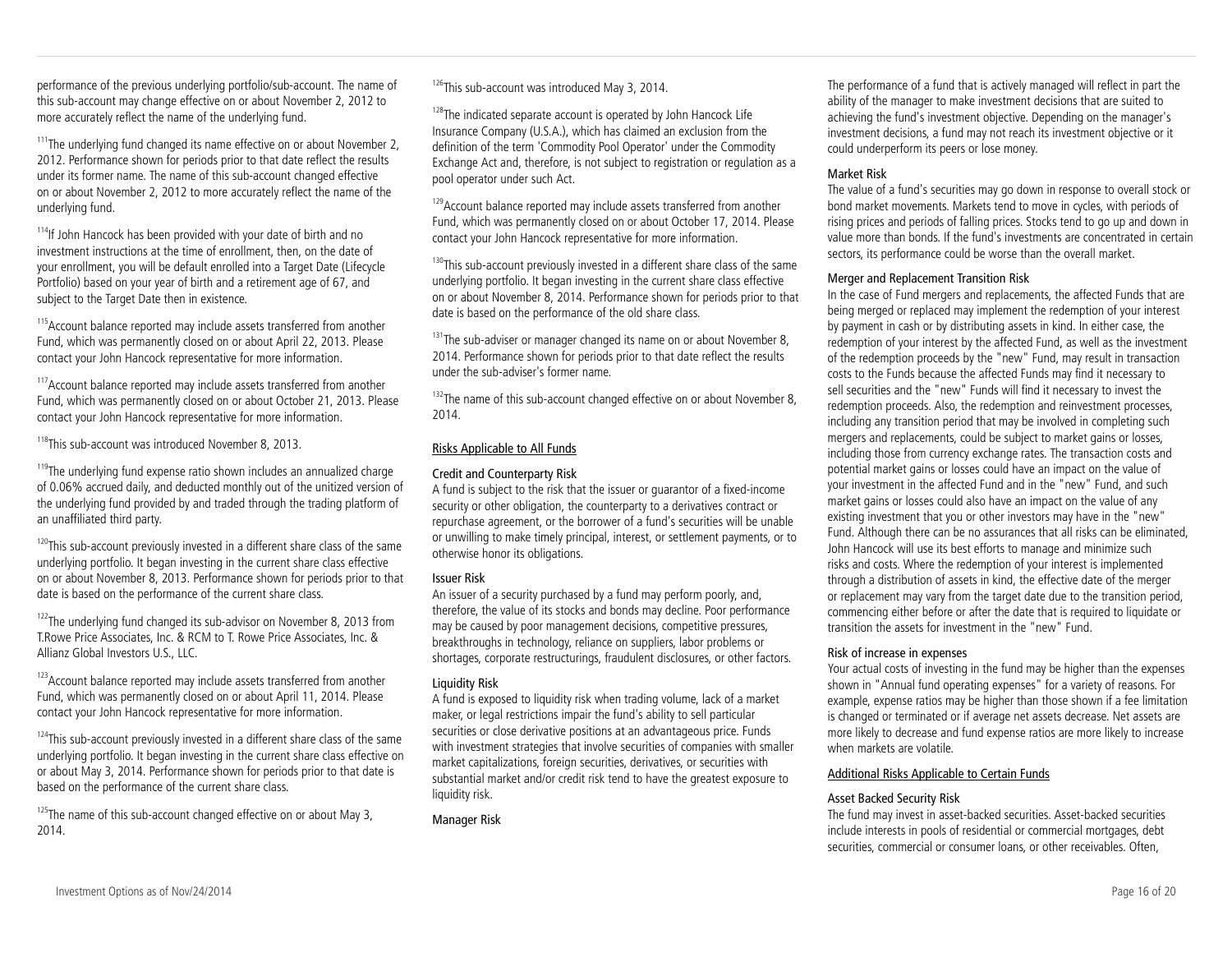the issuer of asset-backed securities is a special purpose entity and the investor's recourse is limited to the assets comprising the pool. The value of such securities depends on many factors, including, but not limited to, changes in interest rates, the structure of the pool and the priority of the securities within that structure, the credit quality of the underlying assets, the skill of the pool's servicer, the market's perception of the pool's servicer, and credit enhancement features (if any).

#### Commodity Risk

Commodity investments involve the risk of volatile market price fluctuations of commodities resulting from fluctuating demand, supply disruption, speculation and other factors.

#### Convertible securities Risk

As convertible securities share both fixed income and equity characteristics, they are subject to risks to which fixed income and equity investments are subject. These risks include equity risk, interest rate risk and credit risk

#### Correlation Risk

To the extent that the Fund uses derivatives for hedging or reducing exposure, there is the risk of imperfect correlation between movements in the value of the derivative instrument and the value of an underlying asset, reference rate or index. To the extent that the Fund uses derivatives for hedging purposes, there is the risk during extreme market conditions that an instrument which would usually operate as a hedge provides no hedging benefits at all.

#### Currency Risk

Funds that invest directly in foreign currencies and in securities that trade in, or receive revenues in, foreign currencies, are subject to the risk that those currencies will decline in value relative to the currency being hedged.

#### Derivatives/Hedging/Strategic Transactions Risk

A fund's use of certain derivative instruments (such as options, futures and swaps) could produce disproportionate gains or losses in excess of the principal amount invested. Derivatives are generally considered more risky than investing directly in securities and, in a down market, could become harder to value or sell at a fair price. The use of derivatives for hedging and other strategic transactions may increase the volatility of a fund and, if the transaction is not successful, could result in a significant loss to a fund.

#### Equity Securities Risk

Stock markets are volatile, and the price of equity securities such as common and preferred stocks (and their equivalents) will fluctuate. The value of equity securities purchased by the fund could decline if the financial condition of the companies in which the fund invests decline or if overall market and economic conditions deteriorate.

#### Emerging Markets Risk

The prices of securities issued by foreign companies and governments located in developing/emerging markets countries may be affected more negatively by inflation, devaluation of their currencies, higher transaction

#### Exchange Traded Funds ("ETF"s) Risk

Exchange Traded Funds are a type of investment company bought and sold on a securities exchange. An ETF often represents a fixed portfolio of securities designed to track a particular market index. The risks of owning an ETF generally reflect the risks of owning the underlying securities the ETF is designed to track.

#### Exchange-traded note (ETN) Risk

ETNs are a type of unsecured, unsubordinated debt security that have characteristics and risks similar to those of fixed-income securities and trade on a major exchange similar to shares of ETFs. This type of debt security differs, however, from other types of bonds and notes because ETN returns are based upon the performance of a market index minus applicable fees, no period coupon payments are distributed, and no principal protections exist. The purpose of ETNs is to create a type of security that combines the aspects of both bonds and ETFs. The value of an ETN may be influenced by time to maturity, level of supply and demand for the ETN, volatility and lack of liquidity in underlying commodities or securities markets, changes in the applicable interest rates, changes in the issuer's credit rating and economic, legal, political or geographic events that affect the referenced commodity or security. The fund's decision to sell its ETN holdings also may be limited by the availability of a secondary market. If the fund must sell some or all of its ETN holdings and the secondary market is weak, it may have to sell such holdings at a discount. If the fund holds its investment in an ETN until maturity, the issuer will give the fund a cash amount that would be equal to principal amount (subject to the day's index factor). ETNs also are subject to counterparty credit risk and fixed income risk.

#### European Union Risk

Many countries in the European Union are susceptible to high economic risks associated with high levels of debt, notably due to investments in sovereign debts of European countries such as Greece, Italy, Portugal and Spain. One or more member states might exit the European Union, placing its currency and banking system in jeopardy. The European Union faces major issues involving its membership, structure, procedures and policies, including the adoption, abandonment or adjustment of the new constitutional treaty, the European Union's enlargement to the south and east, and resolution of the European Union's problematic fiscal and democratic accountability. Efforts of the member states to further unify their economic and monetary policies may increase the potential for the downward movement of one member state's market to cause a similar effect on other member states' markets. European countries that are part of the European Economic and Monetary Union may be significantly affected by the tight fiscal and monetary controls that the union seeks to impose on its members.

#### Foreign Securities Risk

Foreign securities involve special risks, including potentially unfavorable currency exchange rates, limited government regulation (including less stringent investor protection and disclosure standards) and exposure to possible economic, political and social instability. To the extent the fund invests in emerging market countries, its foreign securities risk will be higher.

#### Fund of Funds Risk

A fund of funds invests in a number of underlying funds. A fund of fund's ability to achieve its investment objective will depend largely on the ability of its investment manager to select the appropriate mix of underlying funds and on the underlying funds ability to meet their investment objectives. A fund of funds is subject to the same risks as the underlying funds in which it invests. Each fund of funds bears its own expenses and indirectly bears its proportionate share of expenses of the underlying funds in which it invests.

#### Fixed-Income Securities Risk

Fixed-income securities or bonds are subject to credit risk and interest rate risk. The credit rating of bonds in the fund could be downgraded or the issuer of a bond could default on its obligations. In general, lower-rated fixed-income securities involve more credit risk. When interest rates rise, bond prices generally fall.

#### Growth Stock Risk

Because growth securities typically make lower dividend payments or do not make dividend payments at all, investment returns are based on capital appreciation, making returns dependent on market increases and decreases. The market prices of growth stocks are highly sensitive to future earnings expectations. Growth stocks may therefore be more volatile than nongrowth stocks.

#### High Yield Securities Risk

Fixed-income securities that are not investment grade are commonly referred to as high yield securities or "junk bonds". These securities offer a potentially higher yield than other, higher rated securities, but they carry a greater degree of risk and are considered speculative by the major credit rating agencies.

#### Inflation-protected Securities Interest Rate Risk

Inflation-protected securities may react differently from other fixed income securities to changes in interest rates. Because interest rates on inflationprotected securities are adjusted for inflation, the values of these securities are not materially affected by inflation expectations. Therefore, the value of inflation-protected securities are anticipated to change in response to changes in "real" interest rates, which represent nominal (stated) interest rates reduced by the expected impact of inflation. Generally, the value of an inflation-protected security will fall when real interest rates rise and will rise when real interest rates fall.

Information Risk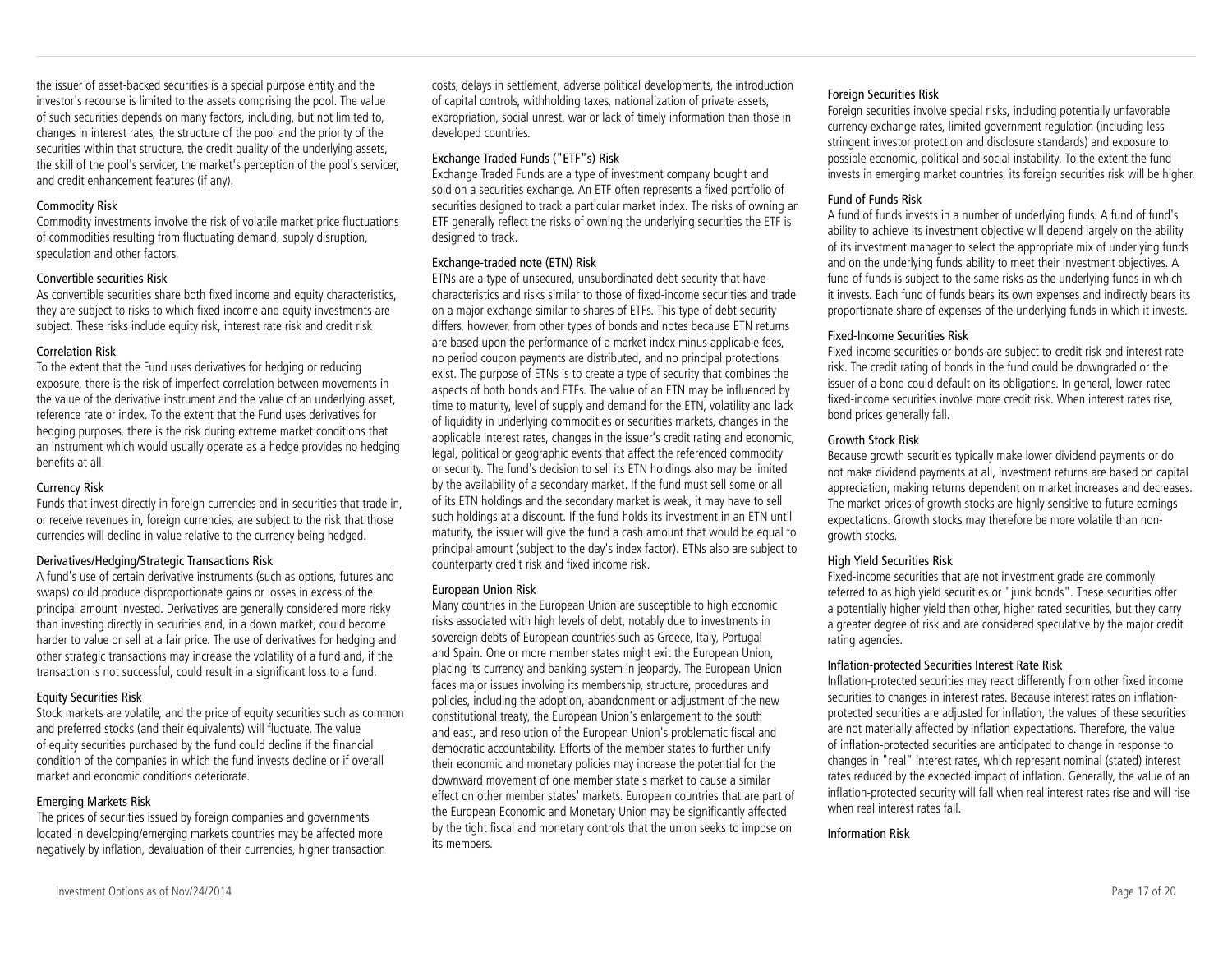There is a risk that information used by the adviser to evaluate the social and environmental performance of issuers, industries, markets, sectors, and regions may not be readily available, complete, or accurate, which could negatively impact the adviser's ability to apply its social and environmental standards, which may negatively impact Fund performance. This may also lead the Fund to avoid investment in certain issuers, industries, markets, sectors, or regions.

#### Initial Public Offerings ("IPO") Risk

The fund is subject to the risks associated with purchases of shares issued in IPOs by companies that have little operating history as public companies. The market for IPO issuers has been volatile and share prices of certain newly-public companies have fluctuated in significant amounts over short periods of time.

#### Interest Rate Risk

Fixed-income securities are affected by changes in interest rates. When interest rates decline, the market value of fixed-income securities generally will increase. Conversely, when interest rates rise, the market value of fixedincome securities will generally decrease. The longer the remaining maturity of instruments held by the fund, the more sensitive the fund is to interest rate risk.

#### Index Management Risk

Certain factors may cause the fund to track its Index less closely. For example, the manager may select securities that are not fully representative of the Index, and the fund's transaction expenses, and the size and timing of its cash flows, may result in the fund's performance being different than that of its Index.

#### Investment Style/Value Stock Risk

The fund's investments in value stocks carry the risk that the market will not recognize a security's intrinsic value for a long time or that a stock believed to be undervalued may actually be appropriately priced. Under certain market conditions, value stocks have performed better during periods of economic recovery. During times when value investing is out of favor, the Fund may underperform other equity funds that use different investment styles.

#### Large Cap Risk

The fund's strategy of investing in large cap stocks carries the risk that in certain markets large cap stocks will underperform small cap or mid cap stocks.

#### Leverage Risk

The fund may engage in transactions, including the use of synthetic instruments and derivatives, which may give rise to a form of leverage. Leverage may cause the fund to be more volatile than if the fund had not been leveraged because leverage can exaggerate the effect of any increase or decrease in the value of securities held by the fund.

### Lifecycle Portfolio Risk

A Target Date or Lifecycle Portfolio ("Fund") is a "fund of funds" which invests in a number of underlying funds. The Fund's ability to achieve its investment objective will depend largely on the ability of the subadviser to select the appropriate mix of underlying funds and on the underlying funds' ability to meet their investment objectives. There can be no assurance that either a Fund or the underlying funds will achieve their investment objectives. A Fund is subject to the same risks as the underlying funds in which it invests. Each Fund invests in underlying funds which invest in fixedincome securities (including in some cases high yield securities) and equity securities, including foreign securities and engage in Hedging and Other Strategic Transactions. To the extent the Fund invests in these securities directly or engages in Hedging and Other Strategic Transactions, the Fund will be subject to the same risks. As a Fund's asset mix becomes more conservative, the fund becomes more susceptible to risks associated with fixed-income securities. For a more complete description of these risks, please review the underlying fund's prospectus, which is available upon request.

Each Target Date or Lifecycle Portfolio has an associated target date based on the expected year in which participants in the portfolio plan to retire and no longer make contributions. The investment strategy of these Portfolios are designed to become more conservative over time as the Portfolio approaches (or if applicable passes) the target retirement date. The principal value of an investment in these Portfolios is not guaranteed at any time, including at or after the target date. Primary benchmarks are required to be broad based in nature. Custom benchmarks that proportionally reflect the actual equity and fixed-income holdings of the Fund may provide a better measure of performance comparison and can be found on the fund fact sheet for each respective Fund on the website. Click on the link found below each respective Fund to access each Fund's fund fact sheet.

#### Lifestyle Portfolio Risk

A Lifestyle Portfolio ("Fund") is a "fund of funds" which invests in a number of underlying funds. The Fund's ability to achieve its investment objective will depend largely on the ability of the subadviser to select the appropriate mix of underlying funds and on the underlying funds' ability to meet their investment objectives. There can be no assurance that either a Fund or the underlying funds will achieve their investment objectives. A Fund is subject to the same risks as the underlying funds in which it invests, which include the following risks. Stocks can decline due to market, regulatory or economic developments. Investing in foreign securities is subject to certain risks not associated with domestic investing such as currency fluctuations and changes in political and economic conditions. The securities of small capitalization companies are subject to higher volatility than larger, more established companies. High Yield bonds are subject to additional risks such as the increased risk of default (not applicable to Lifestyle Aggressive Portfolio). For a more complete description of these risks, please review the underlying fund's prospectus, which is available upon request. Diversification does not ensure against loss. Primary benchmarks are selected based on the asset mix of each individual Fund. Primary

benchmarks are required to be broad based in nature. Custom benchmarks that proportionally reflect the actual equity and fixed-income holdings of the Fund may provide a better measure of performance comparison and can be found on the fund fact sheet for each respective Fund on the website. Click on the link found below each respective Fund to access each Fund's fund fact sheet.

#### Mortgage-Backed and Asset-Backed Securities Risk

When interest rates fall, homeowners are more likely to prepay their mortgage loans. An increased rate of prepayments on the fund's mortgagebacked securities will result in an unforeseen loss of interest income to the fund as the fund may be required to reinvest assets at a lower interest rate. Asset-backed securities include interests in pools of debt securities, commercial or consumer loans, or their receivables. The value of these securities depends on many factors, including changes in interest rates, the availability of information concerning the pool and its structure, the credit quality of the underlying assets, the market's perception of the servicer of the pool, and any credit enhancement provided. In addition, asset-backed securities have prepayment risks similar to mortgage-backed securities.

#### Mid Cap Stock Risk

Investments in mid-cap companies are subject to more erratic price movements than investments in larger, more established companies. In particular, mid-sized companies may pose greater risk due to narrow product lines, limited financial resources, less depth in management or a limited trading market for their securities.

#### Non-Diversification Risk

A fund that is non-diversified may invest a high percentage of its assets in the securities of a small number of issuers. This approach may result in more volatile performance relative to more diversified funds. The less diversified a fund's holdings are, the more a specific security's poor performance is likely to affect the fund's performance.

#### Risks Relating to John Hancock

The fund invests a portion of its assets (including cash and cash equivalents) in a separate account of John Hancock Life & Health Insurance Company (JHLH). The fund's right to receive payments for the benefit of, and its ability to distribute payments to, plan participants depends on the timely liquidation of separate account assets. While an insolvency of JHLH should not diminish the assets of the Separate Account, it could delay the timing of payments to plan participants. Because the fund invests in the separate account, the value of the fund and its ability to honor withdrawal requests from plan participants depends, in part, on the performance of JHLH.

#### Sector Risk

When a fund's investments are concentrated in a particular industry or sector of the economy (e.g., real estate, technology, financial services), they are not as diversified as the investments of most mutual funds and are far less diversified than the broad securities markets. Funds concentrating in a particular industry sector tend to be more volatile than other mutual funds,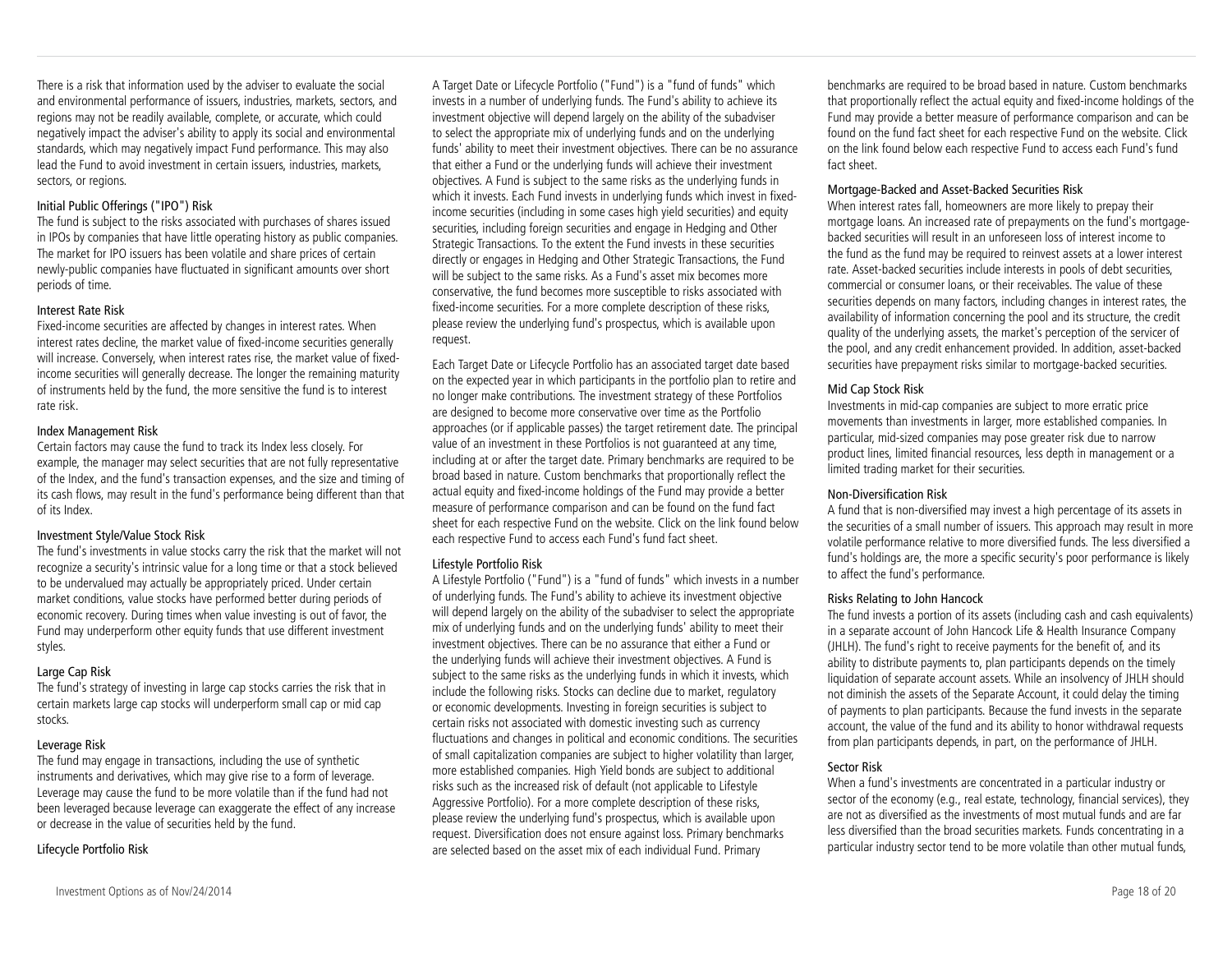and the values of their investments tend to go up and down more rapidly. A fund that invests in a particular industry or sector is particularly susceptible to the impact of market, economic, regulatory and other factors affecting that industry or sector.

#### Small Cap Stock Risk

The fund's investments in smaller companies are subject to more erratic price movements than investments in larger, more established companies. Small cap companies may be developing or marketing new products or services for which markets are not yet and may never become established. Although small, unseasoned companies may offer greater opportunities for capital growth than larger, more established companies, they also involve greater risks and should be considered speculative.

#### Small/Mid Cap Stock Risk

The fund's investments in small-cap and mid-cap companies are subject to more erratic price

movements than investments in larger, more established companies. In particular, mid-sized companies may pose greater risk due to narrow product lines, limited financial resources, less depth in management or a limited trading market for their securities. Similarly, small cap companies may be developing or marketing new products or services for which markets are not yet and may never become established. While small, unseasoned companies may offer greater opportunities for capital growth than larger, more established companies, they also involve greater risks and should be considered speculative.

#### Short Sale Risk

The fund may sell a security that it does not own. A fund will lose money if the price of the security which it has sold short increases between the time of the short sale and the date when the fund acquires the security sold short.

#### Stabilizing Agreement Risk

The Trustee for the Fund and John Hancock Life & Health Insurance Company (JHLH) each endeavor to maintain one or more Stabilizing Agreements with Stability Provider(s) in an attempt to maintain the book value of both the Fund and the separate account. The obligations of each Stability Provider are general, unsecured obligations of such Stability Provider. Default by a Stability Provider could result in participant withdrawals from the fund at less than book value. Neither the Trust nor John Hancock is a Stability Provider and neither guarantees the book value of the fund or the ability of any Stability Provider to guarantee such amounts. The fund expects that the use of Stabilizing Agreements will (when combined with any benefit responsive contracts and short-term investments held in other sub-accounts), under most circumstances, permit the Fund to maintain a stable book value of \$1.00 per Unit of the Trust. However, the default of a Stability Provider and an inability to obtain a replacement Stabilizing Agreement could render the fund unable to achieve its objective of maintaining a stable book value of \$1.00 per Unit of the

Trust. There are a limited number of potential Stability Providers. Should Stabilizing Agreements become unavailable or should other conditions (such as cost or creditworthiness) render their purchase and/or maintenance inadvisable, JHLH may elect not to cover some or all of the assets in the separate account with Stabilizing Agreement(s).

#### Turnover Risk

Active and frequent trading of fund securities results in a high fund turnover rate. Funds with high turnover rates often have higher transaction costs, which are paid by the fund, that may have an adverse impact on fund performance, and may generate short-term capital gains on which taxes may be imposed.

#### Target Allocation

Target Allocation Risk is the risk that a fund could lose money as a result of less than optimal or poor asset allocation decisions. From time to time, one or more of the underlying funds may experience relatively large redemptions or investments due to reallocations or re-balancings of the assets of a portfolio, which could affect the performance of the underlying funds and, therefore, the performance of the portfolio.

#### **Target Date**

There is no guarantee that the subadviser will correctly predict the market or economic conditions and, as with other mutual fund investments, you could lose money even if the fund is at or close to its designated retirement year or in its post-retirement stage.

#### U.S. Government Securities Risk

U.S. government securities do not involve the degree of credit risk associated with investments in lower quality fixed-income securities. As a result, the yields available from U.S. government securities are generally lower than the yields available from many other fixed-income securities. These securities, like other fixed-income securities, are subject to interest rate risk.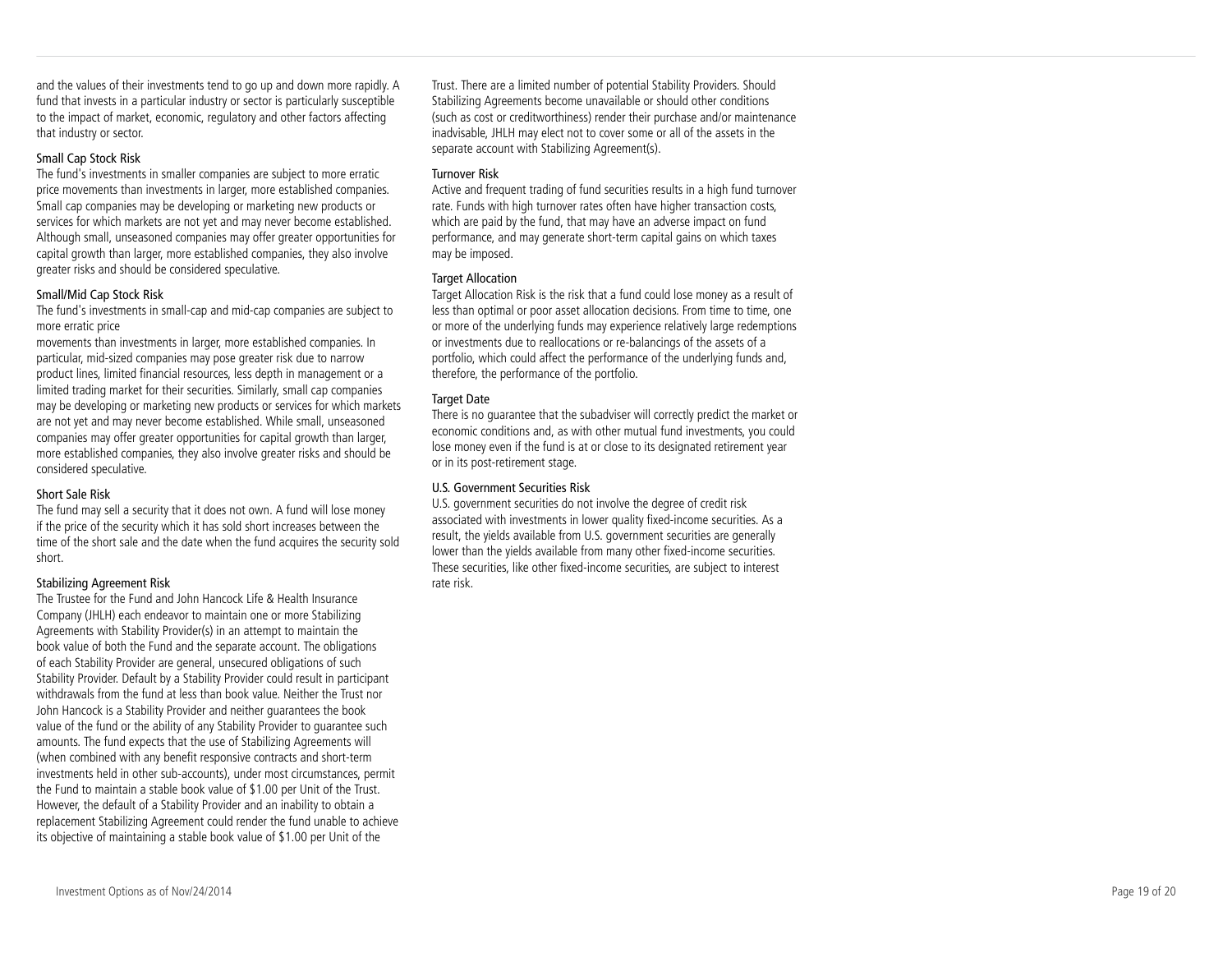John Hancock.

To obtain group annuity investment option Fund sheets and prospectuses for each sub-account's underlying investment vehicle call 1-800-395-1113. These documents contain complete details on investment objectives, risks, fee charges and expenses as well as other information about the underlying investment vehicle, which should be carefully considered. Please read these documents carefully prior to investing.

This material is for information purposes only. John Hancock USA does not provide investment, tax, plan design or legal advice. Please consult your own independent advisor as to any investment, tax, plan design-related or made herein.

Group annuity contracts and recordkeeping agreements are issued by: John Hancock Life Insurance Company (U.S.A.), Boston, MA 02210 (not licensed in New York). John Hancock Investment Management Services, LLC, a registered investment adviser, provides investment information relating to the contracts. Plan administrative services may be provided by John Hancock Retirement Plan Services LLC or a plan consultant selected by the Plan.

NOT FDIC INSURED | MAY LOSE VALUE | NOT BANK GUARANTEED | NOT INSURED BY ANY GOVERNMENT AGENCY

© 2013 All rights reserved.

P19754 09/13-22721 GA060913145600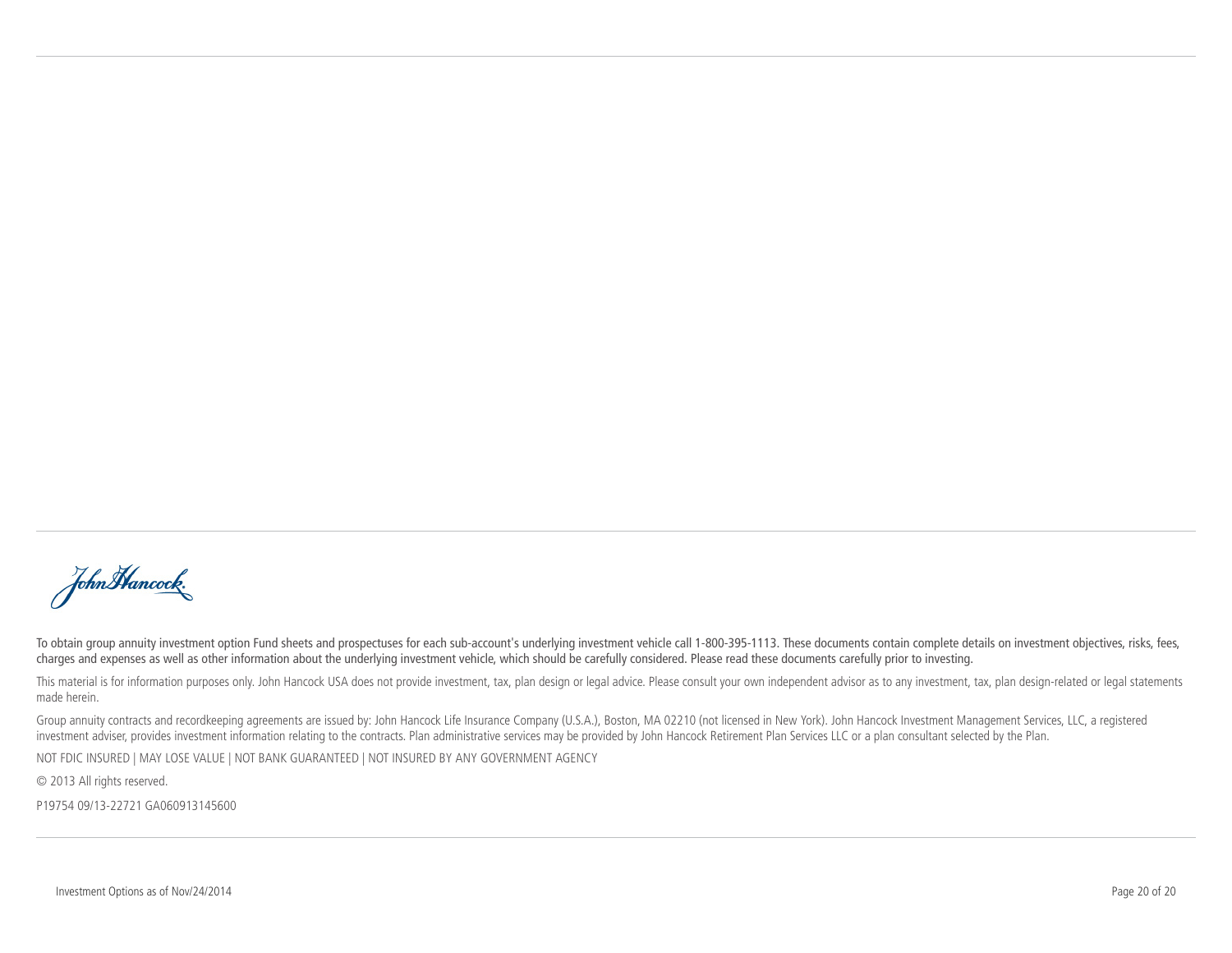

# **Important information** about Target Date Funds

# **Retirement planning based on your age and retirement date**

A type of designated investment alternative (DIA) available to you through your qualified retirement plan is called a Target Date Fund (TDF). Below is a general description of how a TDF may be managed. For details about the TDFs available to you, review the Fund sheets associated with each TDF as they may have unique objectives, characteristics, fees and expenses.

# How to access a Fund sheet

Fund sheets are accessible from the URL that is listed under the Fund's name in the ICC section of this notice, or on the "Investment Options" page of John Hancock's participant website. It's important that you review the information on a Fund sheet before making any investment decisions.

# **How Target Date portfolios work**

Generally, a target date Fund (TDF) is a type of Fund that rebalances its asset allocation and risk levels on an ongoing basis, with an objective of becoming more conservative over time as the target date approaches. The target date is referred to as the date at which the investor expects to retire and cease making new contributions to the Fund. The asset mix within these Funds can be a combination of investment products like stocks, bonds and mutual funds. In most cases, the weighting of these components will shift over time, from a higher concentration in equities to a higher concentration in fixed income as the target date nears.

The process by which the Fund shifts from being more aggressive to becoming more conservative over time is captured in the glide path shown below. As the TDF 'glides' over time, its asset mix is adjusted based on the target date, for example:

- **n** If the TDF seeks high total return up **to** its target date, its asset allocation will have a higher correlation to fixed income as the retirement date approaches, and its most conservative point on the glide path occurs at the retirement date.
- **n** If the TDF seeks high total return **through** its target date, its asset allocation will have a higher relation to equities up to and through the retirement date, and its most conservative point on the glide path occurs many years after the retirement date.

To learn more about each TDF offered through your plan, please review the information provided on the Funds sheets.

# **Things to consider when reviewing glide-paths**

- **1** What is the Fund's equity to fixed income ratio as the glide path approaches and then surpasses the target date?
- 2 When does the glide path reach its most conservative point?
- **3** What exposure to equities matches your risk tolerance in the years leading up to retirement and in retirement?